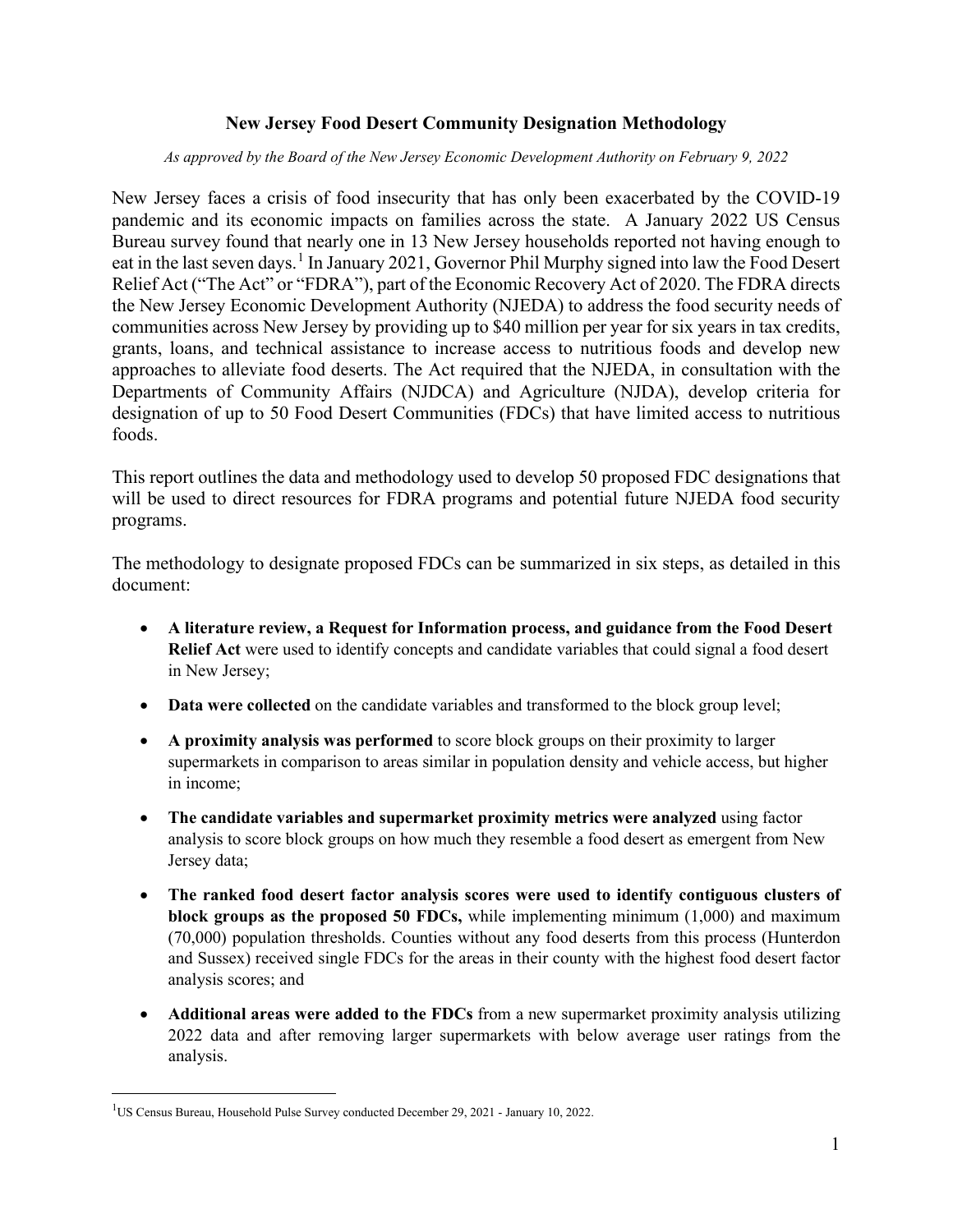This comprehensive analysis resulted in the proposed designation of 50 FDCs, ordered below based on their final Composite Food Desert Factor Score, detailed in Appendix A.

| <b>Rank</b>    | <b>Food Desert Community</b>                    | <b>Rank</b> | <b>Food Desert Community</b>          | <b>Rank</b> | <b>Food Desert Community</b>                    | <b>Rank</b> | <b>Food Desert Community</b> |
|----------------|-------------------------------------------------|-------------|---------------------------------------|-------------|-------------------------------------------------|-------------|------------------------------|
| -1             | North, Central & South<br>Camden/Woodlynne*     | 14          | <b>New Brunswick City</b>             | 27          | Pleasantville/Absecon                           | 40          | Egg Harbor City*             |
| $\overline{2}$ | <b>Atlantic City*/Ventnor</b>                   | 15          | <b>Paterson North</b>                 | 28          | <b>Red Bank Borough</b>                         | 41          | <b>Burlington City</b>       |
| 3              | <b>Newark South</b>                             | 16          | <b>Irvington Township</b>             | 29          | <b>Lakewood North</b>                           | 42          | <b>Linden/Roselle</b>        |
| $\overline{4}$ | <b>Newark West</b>                              | 17          | <b>Asbury Park City</b>               | 30          | <b>Jersey City North</b>                        | 43          | <b>Vineland City</b>         |
| 5              | <b>Camden East/Pennsauken</b>                   | 18          | <b>Jersey City South</b>              | 31          | Woodbine Borough*                               | 44          | Phillipsburg town            |
| 6              | <b>Trenton West</b>                             | 19          | <b>East Orange City</b>               | 32          | <b>Long Branch City</b>                         | 45          | <b>Bayonne City</b>          |
| $\overline{7}$ | <b>Newark North and</b><br>Central              | 20          | <b>Penns Grove*/Carneys</b><br>Point* | 33          | Millville/Commercial Twp*                       | 46          | <b>Dover Town</b>            |
| 8              | <b>Newark East</b>                              | 21          | <b>Elizabeth City</b>                 | 34          | Prospect<br>Park/Haledon/Hawthorne              | 47          | <b>Bound Brook Borough</b>   |
| 9              | Salem City*                                     | 22          | Orange/West<br>Orange/Montclair       | 35          | Keansburg Borough*                              | 48          | <b>Union City</b>            |
| 10             | <b>Passaic City</b>                             | 23          | <b>Jersey City Central</b>            | 36          | <b>Paulsboro Borough</b>                        | 49          | <b>High Bridge Borough</b>   |
| 11             | <b>Trenton East</b>                             | 24          | <b>Perth Amboy City</b>               | 37          | <b>Lakewood South</b>                           | 50          | Montague Township*           |
| 12             | <b>Bridgeton/Fairfield</b><br>Twp/Lawrence Twp* | 25          | Lindenwold/Clementon*                 | 38          | <b>North Bergen/West New</b><br>York/Guttenberg |             |                              |
| 13             | <b>Paterson South</b>                           | 26          | <b>Plainfield City</b>                | 39          | <b>Fairview Borough</b>                         |             |                              |

### **New Jersey Food Desert Communities**

\* Whole municipality included in FDC

## **Conceptualizing Food Desert Communities in New Jersey**

Defining New Jersey's Food Desert Communities (FDCs) began with identifying from the food desert definition literature what concepts and variables are typically associated with the existence of a food desert. Food desert definition reports released by the Reinvestment Fund and United States Department of Agriculture (Dutko, Ver Ploeg, and Farrigan, 2012; The Reinvestment Fund, 2012; Ver Ploeg et al, 2009) and several peer-reviewed articles and studies on the topic (Jiao et al., 2012; Mulangu and Clark, 2012; Leete, Bania and Sparks-Ibanga, 2012; Walker, Keane, and Burke, 2010) were collected and reviewed. That literature review revealed several factors that influence the existence of food deserts including education, income, health outcomes, transportation access, employment, and most importantly, access to healthy food options. These were used to develop a conceptual basis for defining food deserts in New Jersey through a series of signaling variables. Forty variables were identified aligning with the concepts from the literature review, falling within twelve broad categories. Supplementing these variables were nine variables specified by the Food Desert Relief Act.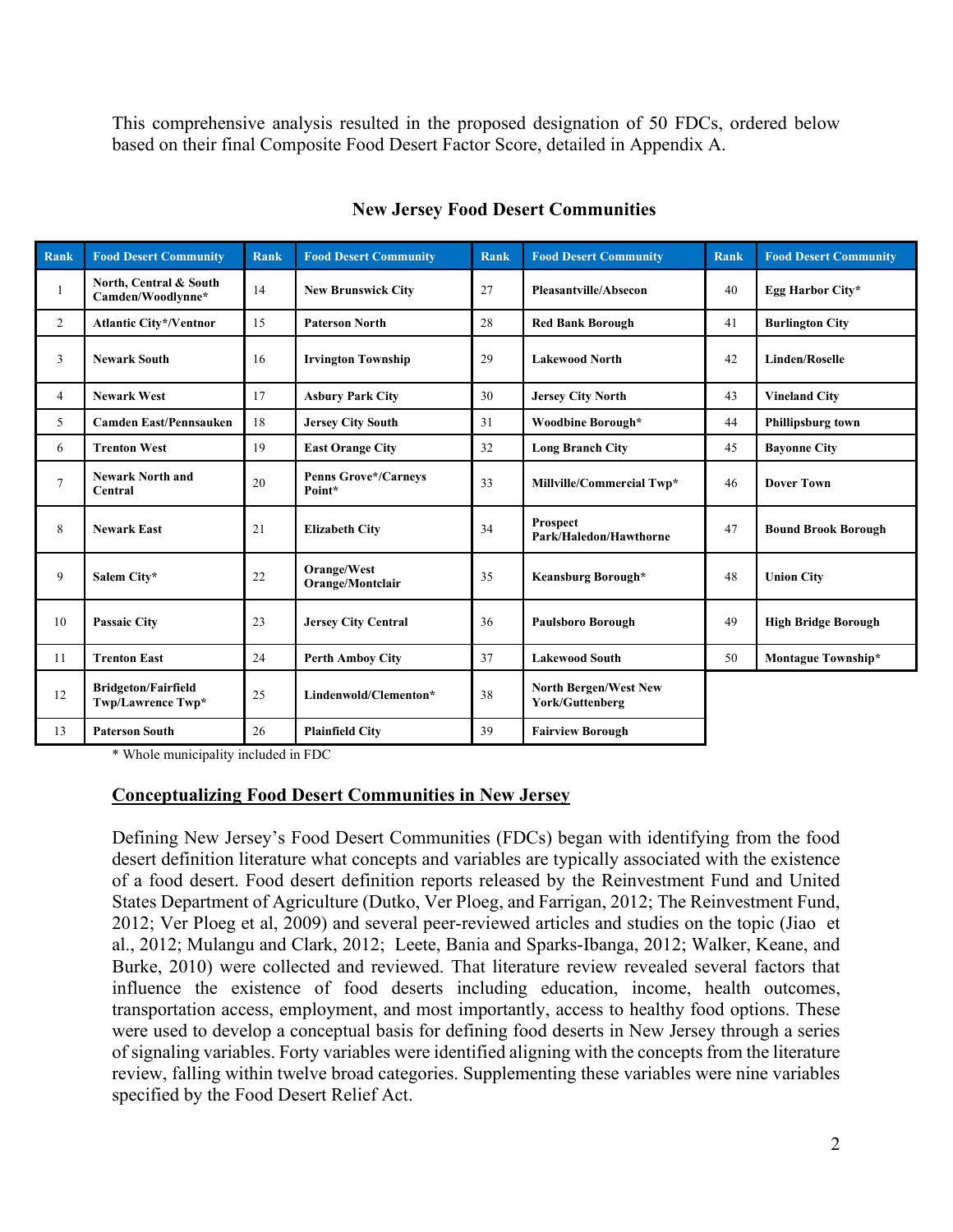To gather grounded, locally sourced intelligence on the possible characteristics of food deserts, information from organizations and individuals with direct hands-on experience with food insecurity and healthy food access was collected through a Request for Information (RFI) process coordinated by the NJEDA.<sup>[2](#page-2-0)</sup> Dozens of responses were received from on-the-ground stakeholders. That feedback resulted in the addition of four variables not already captured from the statute and the literature review.

## **Collecting Data for Analysis**

After identifying the variables, data were collected from several public sources including the US Census Bureau, the NJ Department of Health, the NJ State Police, the Centers for Disease Control, the NJ Department of Labor and Workforce Development, the US Department of Agriculture, and the NJ Department of Community Affairs. Data from the 2020 Municipal Revitalization Index, which incorporates municipal poverty statistics, were also collected. The data corresponded to Census block group boundaries whenever possible, however some data was only available for census tracts, municipalities, groupings of municipalities, or school districts. Block groups are divisions of census tracts and are the smallest neighborhood geography for which American Community Survey Census data are available. The data were transformed to the block group level based on the intersection of block groups with census tract, municipal, school district, and regional boundaries. This was done to ensure that food desert areas could be more precisely identified when they appear at very small levels of geography. A full list of the data and variables collected can be found in Appendix B.

## **Measuring Supermarket Access**

An essential component of defining Food Desert Communities (FDCs) is measuring geographic access to healthy food options. The food desert literature review revealed that access to larger supermarkets with a wider array of fresh and nutritious food options can be a good indicator of access to healthier food. Therefore, an analysis was performed to generate metrics of healthy food access based on proximity to larger supermarkets. The methodology for this analysis is derived heavily from methods used by the Reinvestment Fund in its highly respected analyses of limited supermarket access. In addition, as noted below, the ability to afford and access food – separate from geographic proximity – was also incorporated through economic factors including Supplemental Nutrition Assistance Program (SNAP), Special Supplemental Nutrition Program for Women, Infants, and Children (WIC), and public assistance participation, income levels, poverty, and the area cost of living.

Supermarket data were purchased from a commercial data provider known as TDLinx, current as of May 2021 and January 2022. Data on a wide array of food retailers were obtained, however the scope was limited to food retailers defined as conventional supermarkets, limited assortment stores, natural/gourmet food stores, warehouse stores, military commissary stores, and conventional/wholesale clubs. To this data were added Walmart stores with a full-service grocery section, as denoted on the retailer's website. Target stores were also identified and examined but excluded due to the limited size of their grocery options.

<span id="page-2-0"></span><sup>&</sup>lt;sup>2</sup> View the RFI, "Addressing Food Insecurity in New Jersey's Food Deserts" a[t https://www.njeda.com/expired-rfis/](https://www.njeda.com/expired-rfis/)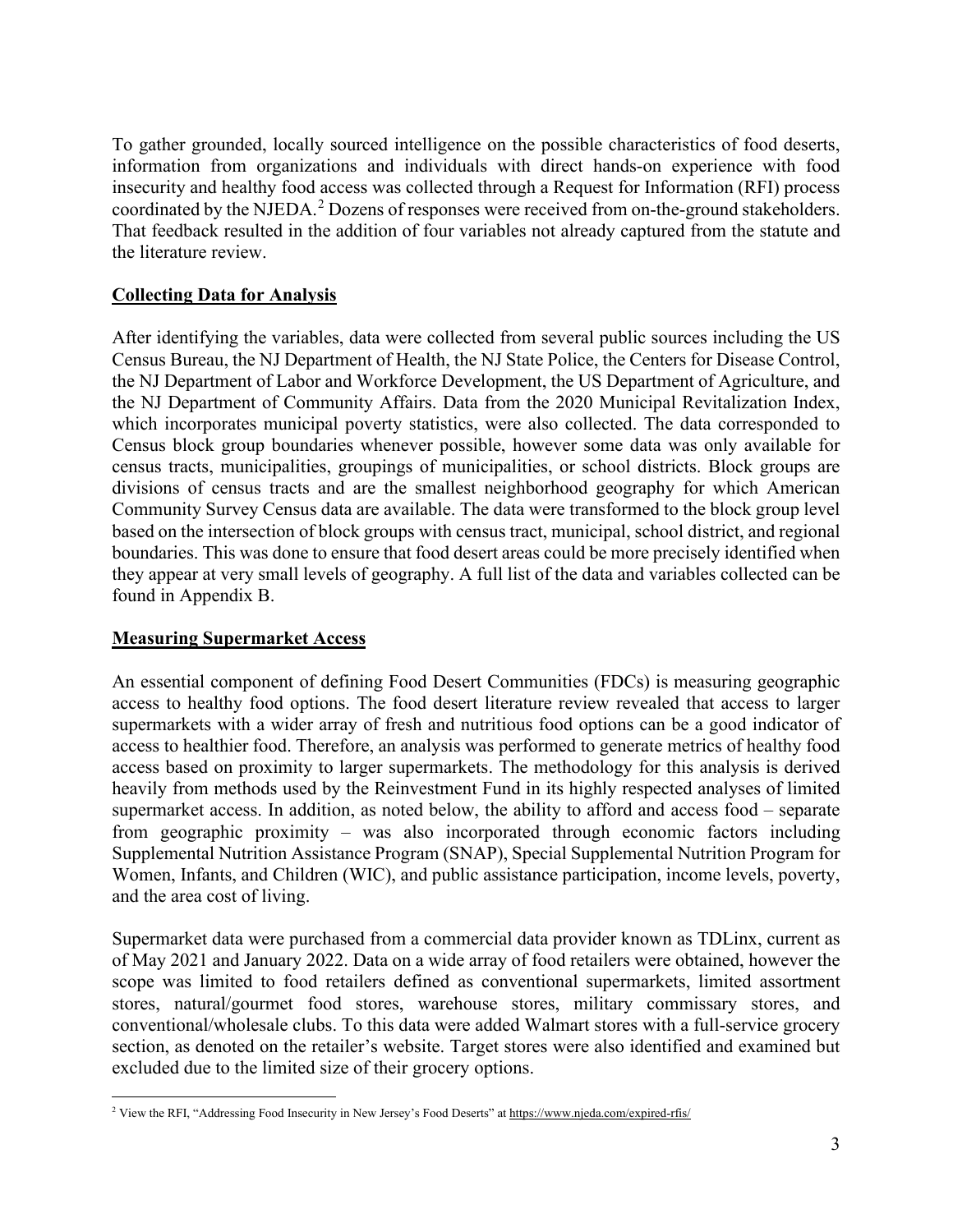A proximity analysis was performed calculating the distance from the centroid of every block to the nearest major supermarket. Major supermarkets were defined as food retailers in one of the above categories with at least 20,000 square feet of selling area. This roughly corresponds to the average supermarket selling area size in New Jersey and was evaluated against the size of limitedselection supermarkets and grocery stores serving areas noted in the press as known food deserts.

The block-supermarket proximities were then converted to a population-weighted block group average based on the populations of the blocks. Each population-weighted block group average was divided by the average for similar block groups in terms of vehicle access and population density, but a median household income at least 20% above the area median<sup>[3](#page-3-0)</sup>. The block group similarities were based on sixteen categories derived from sixteen different combinations of population density and vehicle access (low, moderately low, moderately high, high). These classifications aligned with the 0-25<sup>th</sup>, 25<sup>th</sup>-50<sup>th</sup>, 50<sup>th</sup>-75<sup>th</sup>, and 75<sup>th</sup>-100<sup>th</sup> percentiles on density and vehicle access. This essentially measures the degree to which a block group lacks major supermarket access based on its income profile.

Ratios of less than one were recoded as zero, as these block groups had better supermarket access than their higher-income counterparts. The ratios were then transformed into a zero to 100 scale using a regression technique to calculate **Low Access Scores**. Block groups with a Low Access Score greater than 28 (equivalent to the block group average rounded up to the nearest digit) were designated as **Limited Supermarket Areas**.

## **Defining a New Jersey Food Desert Community**

Low Access Scores and Limited Supermarket Areas were then combined with the other identified candidate variables in a factor analysis to develop a metric that would define how much a block group resembles a food desert, as signaled by New Jersey specific data. The factor analysis process is described in detail in Appendix A. The factor analysis resulted in the identification of 24 variables that together signal the presence of a food desert.

| <b>Food Retail Environment</b>                | <b>Demographics</b>                          | <b>Economic Factors</b>                           | <b>Health Factors</b>                             | <b>Community Factors</b>                          |
|-----------------------------------------------|----------------------------------------------|---------------------------------------------------|---------------------------------------------------|---------------------------------------------------|
| 2021 Limited Supermarket Area                 | % of Households with a<br>Single-Mother Head | <b>Unemployment Rate</b><br>(block group)         | % of Adults that are Obese<br>(Health Dept. area) | % of Households with<br>Internet Access           |
| 2021 Low Access Score                         | % Non-Hispanic White                         | Poverty Rate                                      | % of Adults Rating Health<br>as Poor or Fair      | % of Non-seasonally<br>Vacant Housing             |
| Food Swamp Area                               | % African-American                           | Per Capita Income                                 |                                                   | % of Households with No<br>Vehicle                |
| CDC Modified Retail Food<br>Environment Index | % Hispanic                                   | % of Households<br>Receiving Public<br>Assistance |                                                   | DCA Walkability Score                             |
|                                               | % of Adults with a<br>High School Diploma    | % of Households<br>Receiving SNAP<br>Benefits     |                                                   | % of Households that are<br>Housing Cost Burdened |
|                                               |                                              | <b>WIC Participation Rate</b>                     |                                                   | Municipal Violent Crime<br>Rate, 2016-18          |
|                                               |                                              | Cost of Living<br>Difference Score                |                                                   |                                                   |

## **Food Desert Factor Components**

<span id="page-3-0"></span><sup>&</sup>lt;sup>3</sup>According to HUD's FY2021 Income Limits utilizing 2014-18 data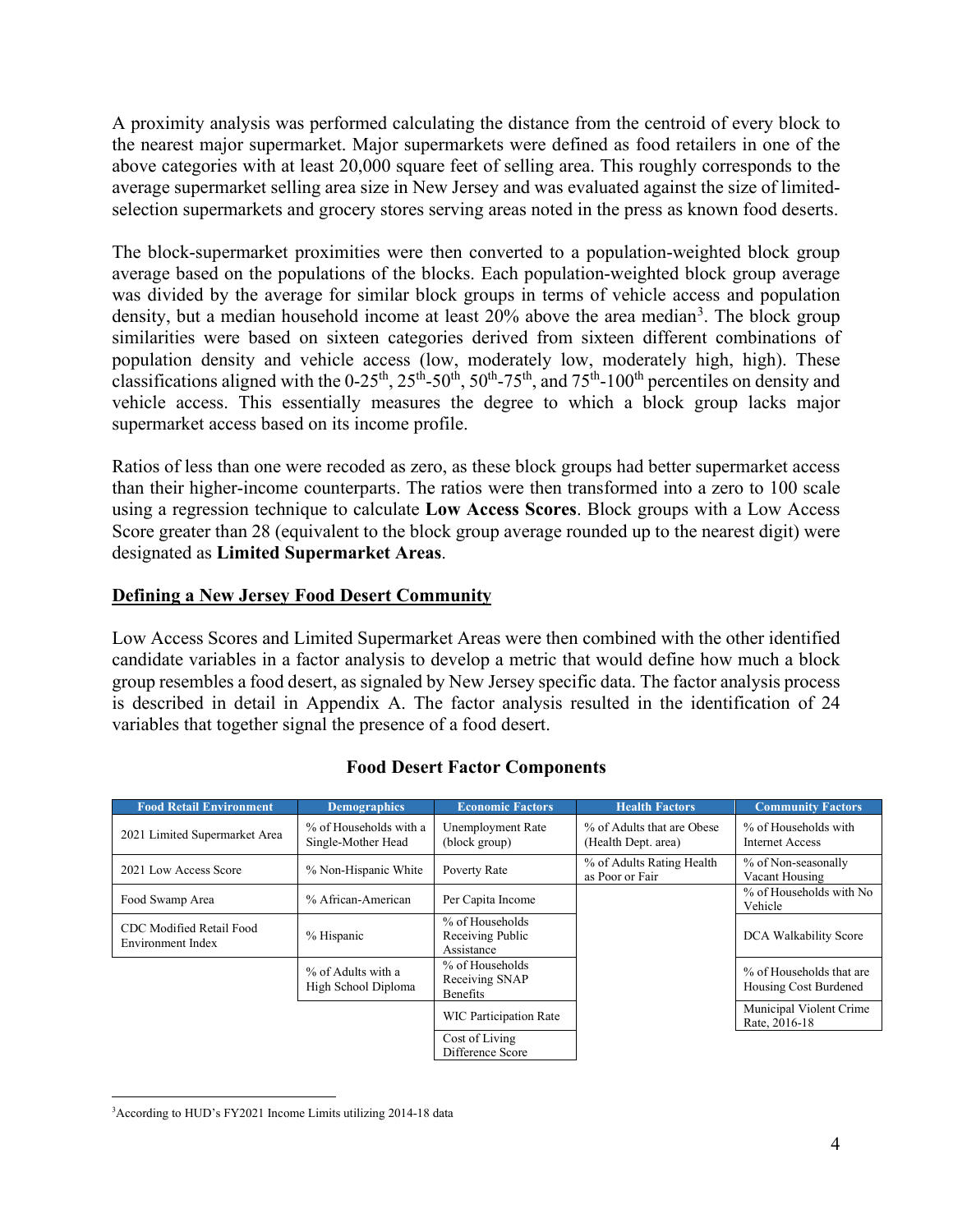Using the results of the factor analysis, factor scores were then generated for every block group to create "Food Desert Factor Scores". The Scores for those block groups that were not Limited Supermarket Areas were adjusted to zero. The practical effect of this was to limit designation to areas not immediately adjacent to major supermarkets with at least 20,000 square feet of selling area. Moreover, block groups that were low-income or were otherwise distressed as measured by other metrics were not automatically eligible to be Food Desert Communities, given the essential qualification in the Act that a Food Desert Community be an area with limited access to food outlets that offer expansive access to nutritious foods, such as fresh fruits and vegetables.

### **Designating New Jersey's Food Desert Communities**

The block groups with the highest Food Desert Factor Scores were selected until 50 municipalities were represented amongst the selections. All other Limited Supermarket Area block groups within the initially qualifying municipalities were selected as well. These block groups were then mapped and connector block groups added to connect non-contiguous areas. Connectors with the highest Food Desert Factor Scores were selected whenever possible. When this was not possible, the most direct connections were generally made. Food deserts with a population less than 1,000 were dropped from the listing to maintain a suitable minimum population size for each desert. Counties without any food deserts from this process had the block group (or combination of block groups) exceeding 1,000 population with the highest Food Desert Factor Scores designated as their single Food Desert Community (FDC). Hunterdon and Sussex Counties received proposed designations in High Bridge Borough and Montague Township through this process.

Next, measures were taken to ensure a maximum food desert population of 70,000. Running scenarios at multiple population thresholds determined that a maximum of 70,000 would ensure an adequate number of FDCs in larger municipalities without compromising the ability to designate multiple FDCs in less densely populated parts of the state. Adjoining FDCs in separate municipalities were combined into single FDCs where the combined FDC would have a combined population of less than 70,000. The open designation slots from this process were then assigned to the next highest ranking block groups on the Food Desert Factor Score that would meet the 1,000 population threshold either alone or in conjunction with other bordering block groups. FDCs within single municipalities that had more than 70,000 persons were then divided into separate food deserts that totaled no more than 70,000 persons each. Divisions were made based on ward and neighborhood boundaries whenever possible. With the addition of these additional FDCs, the FDCs closest to the cutoff threshold were removed until the 50 FDCs maximum was obtained again.

Additional bordering eligible block groups (meeting the Low Access Score and Limited Supermarket Area thresholds) in adjacent municipalities were then added to the existing FDCs where they would not cause the FDC population to rise above 70,000. Following the public comment period on the preliminary designations, it became clear that some supermarkets had closed since the initial analysis was conducted, some had opened, and some undesignated areas had major supermarkets that nevertheless offered limited or lower qualify food offerings. To ensure the designations included these transition areas that had strong food desert characteristics, the supermarket proximity analysis was re-run with newly opened and closed supermarkets taken into account as of January 2022. Moreover, otherwise qualifying block groups that were not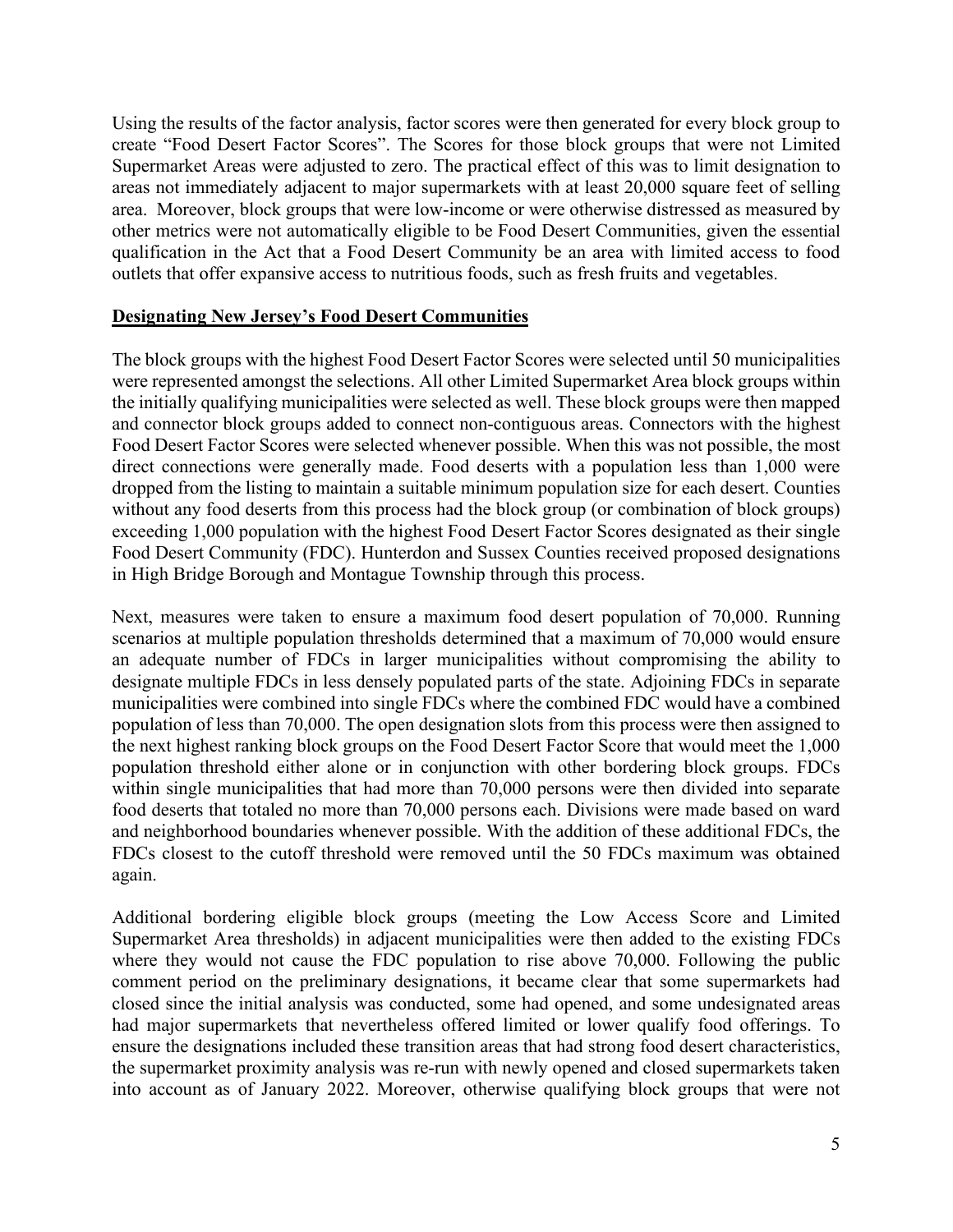designated solely based on their lack of Limited Supermarket Area status were added to Food Desert Communities if there was evidence that their nearby major supermarkets were lower quality. This was determined by a review of the average Google rating for each supermarket relative to the average for all such supermarkets. At least 100 reviews per supermarket were required in the analysis to mitigate the influence of outlier ratings and possible duplicate reviews. This process resulted in the addition of 142 block groups to the Food Desert Communities within 14 municipalities. The Communities were ranked by the average of their highest block group Food Desert Factor Score and the populated-weighted Factor Score average for the entire FDC.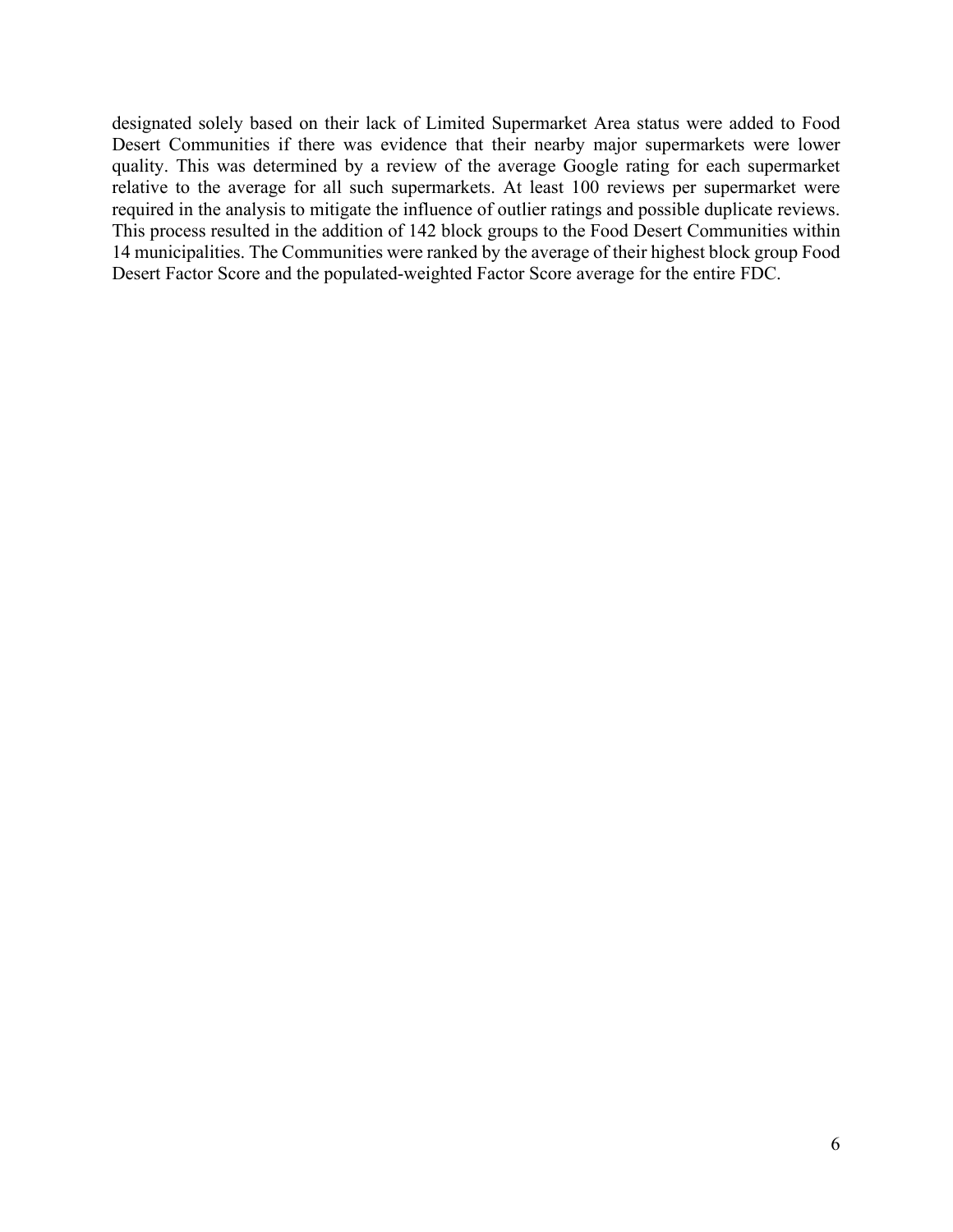## **Appendix A: Factor Analysis**

A series of factor analyses was performed to determine what combination of variables signal the existence of a Food Desert Community in New Jersey. Factor analysis is generally used to identify variables that are linked by a common latent, unobserved variable. In this case, that latent variable is the existence of a food desert.

To start, the data were collected corresponding to relevant variables taken from a review of the food desert literature, the language of the Food Desert Relief Act, and the Request for Information process. The data were transformed to the block group level where they were not already reported at that level. The following candidate variables were used in the factor analyses:

### *From statutory guidance:*

- Poverty
- CDC Modified Retail Food Environment Index
- USDA Low Access Score
- Supermarket access
- SNAP enrollment
- Vehicle access
- 2020 Municipal Revitalization Index Score
- Unemployment rate
- Obesity rate
- Density

## *From EDA Request for Information (RFI) public feedback:*

- Access to unhealthy food retailers
- Income relative to cost of living
- 2016-18 Municipal Violent Crime Rate
- $%$  of households with internet access

#### *From literature review/other:*

- Access to transportation
- Education levels
- Health indicators
- Income and employment
- WIC and public assistance enrollment
- Housing quality
- Race and ethnicity
- Limited English proficiency
- Swingle mother % of households
- Urbanicity and geography
- Walkability
- $\cdot$  % of students with free or reducedprice lunch
- % under age 18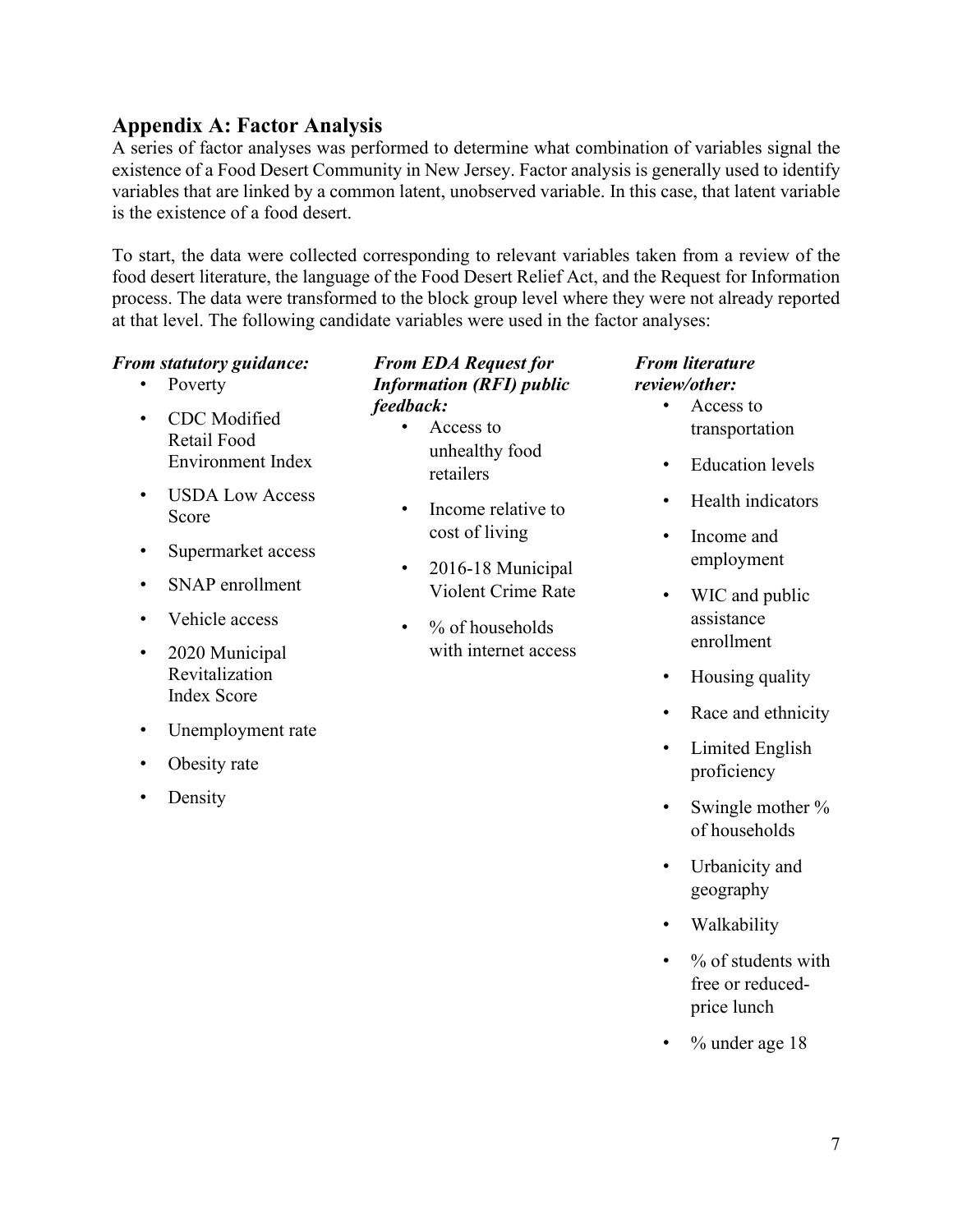The specific analytic method was an iterated principal factor analysis with orthogonal varimax rotation on all the candidate variables. Iterated principal factors have an advantage over principal component and principal factors in that they use the fitted model to generate better estimates of the latent variable through an iterative (repeating) process. Varimax rotation was selected in order to force convergence on a selective group of factors, specifically avoiding the case of a given variable loading on too many factors. After conducting the analysis, six factors emerged with Eigen Values over 1.0, the threshold for retaining a factor under the oft-cited Kaiser criterion (Kaiser, 1960).

| Taxtor Anarysis/Correlation Results |                 |                   |                   |                   |  |  |
|-------------------------------------|-----------------|-------------------|-------------------|-------------------|--|--|
| <b>Factor</b>                       | <b>Variance</b> | <b>Difference</b> | <b>Proportion</b> | <b>Cumulative</b> |  |  |
| Factor1                             | 11.546          | 6.915             | 0.436             | 0.436             |  |  |
| Factor <sub>2</sub>                 | 4.631           | 1.122             | 0.175             | 0.611             |  |  |
| Factor3                             | 3.509           | 1.014             | 0.133             | 0.744             |  |  |
| Factor4                             | 2.495           | 0.216             | 0.094             | 0.838             |  |  |
| Factor <sub>5</sub>                 | 2.280           | 0.273             | 0.086             | 0.924             |  |  |
| Factor <sub>6</sub>                 | 2.006           |                   | 0.076             | 1.000             |  |  |

**Factor Analysis/Correlation Results**

Of these factors, one factor emerged as a distinctive "food desert" factor, with the highest loadings for the food swamp and retail food environment variables as well as other health, demographic, economic, educational, housing, and transportation indicators that are well-linked to food deserts in the literature. These included some racial and ethnic population variables that implicated underlying racial disparities in access to healthier food outlets.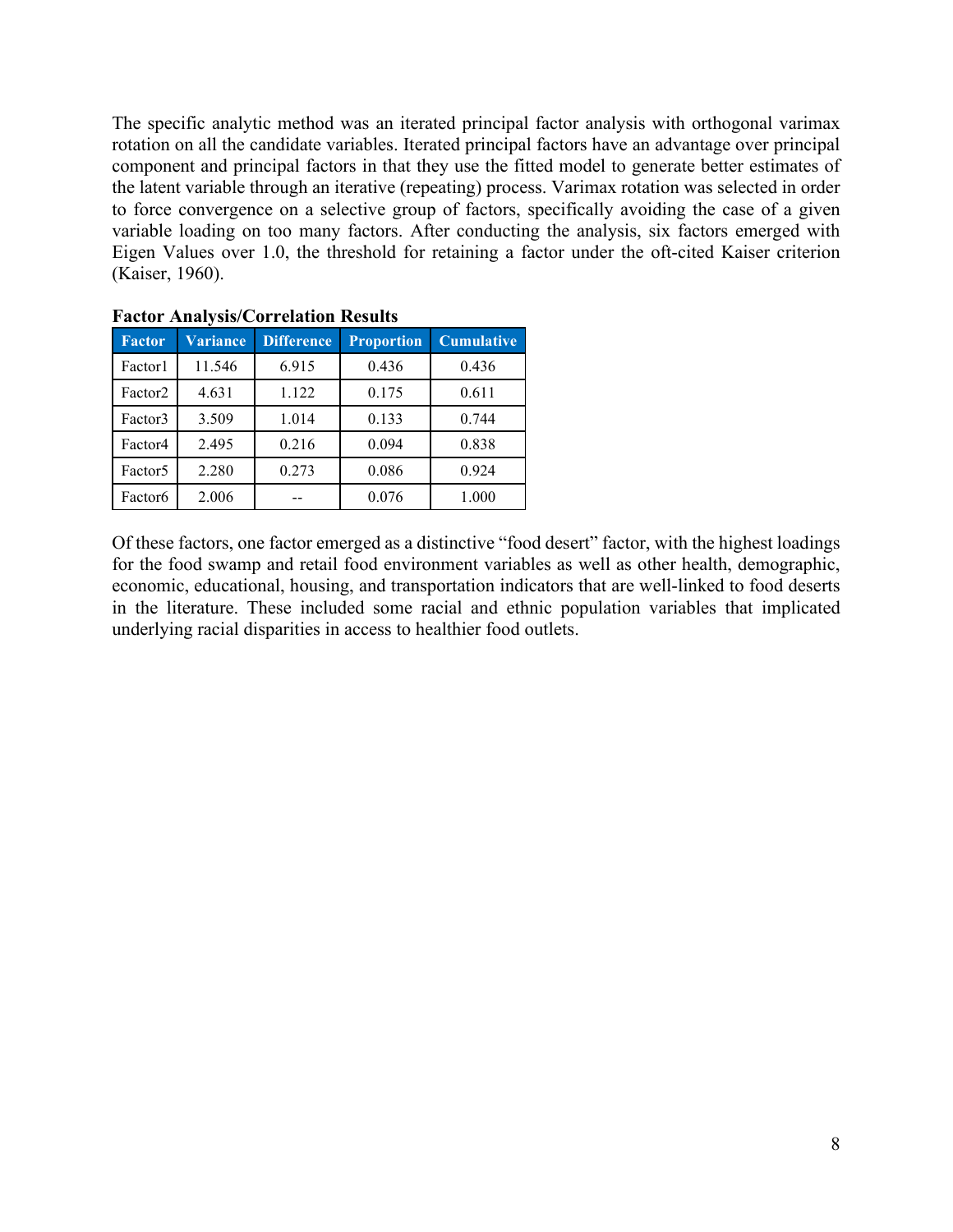| <b>Variable</b>                                      | <b>Factor1</b> | Factor2                                                                                                    | Factor3                                                                                       | Factor4                    | Factor <sub>5</sub>                                                                         | <b>Factor6</b>                              |                   |
|------------------------------------------------------|----------------|------------------------------------------------------------------------------------------------------------|-----------------------------------------------------------------------------------------------|----------------------------|---------------------------------------------------------------------------------------------|---------------------------------------------|-------------------|
| <b>Description</b>                                   | Food<br>Desert | High<br>density,<br><i>diverse.</i><br>low<br>English<br>proficiency,<br>walkable,<br>transit-<br>oriented | Larger<br>households,<br>younger<br>population,<br>diverse,<br>single-mother<br>concentration | Poor<br>health<br>outcomes | African-<br>American,<br>low<br>educational<br>attainment,<br>low<br>English<br>proficiency | Vehicle<br>commuter,<br>shorter<br>commutes | <b>Uniqueness</b> |
| 2021 Limited Supermarket Area                        | 0.123          | $-0.089$                                                                                                   | $-0.002$                                                                                      | $-0.029$                   | $-0.077$                                                                                    | $-0.021$                                    | 0.970             |
| 2021 Low Access Score                                | 0.177          | $-0.132$                                                                                                   | $-0.020$                                                                                      | 0.009                      | $-0.102$                                                                                    | $-0.014$                                    | 0.940             |
| <b>USDA Low Access Score</b>                         | $-0.298$       | $-0.270$                                                                                                   | $-0.083$                                                                                      | $-0.047$                   | $-0.160$                                                                                    | 0.109                                       | 0.792             |
| CDC Modified Retail Food Environment Index           | $-0.214$       | $-0.154$                                                                                                   | $-0.082$                                                                                      | $-0.057$                   | $-0.032$                                                                                    | $-0.003$                                    | 0.919             |
| Food Swamp Score                                     | $-0.019$       | 0.043                                                                                                      | $-0.027$                                                                                      | 0.015                      | 0.010                                                                                       | $-0.008$                                    | 0.997             |
| Food Swamp Area                                      | 0.263          | 0.077                                                                                                      | 0.074                                                                                         | 0.054                      | $-0.043$                                                                                    | $-0.061$                                    | 0.911             |
| Housing Density (per sq. mi.)                        | 0.263          | 0.658                                                                                                      | $-0.007$                                                                                      | 0.059                      | 0.203                                                                                       | $-0.154$                                    | 0.429             |
| Average Household Size                               | 0.076          | $-0.268$                                                                                                   | 0.669                                                                                         | $-0.005$                   | 0.290                                                                                       | $-0.061$                                    | 0.387             |
| % of Occupied Housing Units Overcrowded              | 0.397          | 0.252                                                                                                      | 0.261                                                                                         | 0.035                      | 0.351                                                                                       | 0.042                                       | 0.585             |
| % of Households with a Single Mother Head            | 0.581          | 0.079                                                                                                      | 0.328                                                                                         | $-0.001$                   | $-0.026$                                                                                    | 0.075                                       | 0.543             |
| Median Age                                           | $-0.280$       | $-0.200$                                                                                                   | $-0.840$                                                                                      | $-0.031$                   | $-0.063$                                                                                    | $-0.072$                                    | 0.167             |
| % Under Age 18                                       | 0.193          | $-0.132$                                                                                                   | 0.702                                                                                         | $-0.100$                   | 0.063                                                                                       | $-0.051$                                    | 0.436             |
| % Age 65 and Older                                   | $-0.086$       | $-0.153$                                                                                                   | $-0.837$                                                                                      | $-0.020$                   | $-0.036$                                                                                    | 0.013                                       | 0.267             |
| % Non-Hispanic White                                 | $-0.628$       | $-0.331$                                                                                                   | $-0.297$                                                                                      | $-0.093$                   | $-0.252$                                                                                    | 0.146                                       | 0.315             |
| % African-American                                   | 0.452          | 0.223                                                                                                      | 0.194                                                                                         | 0.022                      | 0.723                                                                                       | 0.050                                       | 0.183             |
| % Hispanic                                           | 0.573          | 0.129                                                                                                      | 0.153                                                                                         | 0.187                      | $-0.315$                                                                                    | $-0.135$                                    | 0.480             |
| % with Limited English Proficiency (Age 5 and Older) | 0.420          | 0.306                                                                                                      | 0.100                                                                                         | $-0.026$                   | 0.706                                                                                       | $-0.006$                                    | 0.220             |
| % of Population with a Disability                    | 0.410          | $-0.189$                                                                                                   | $-0.355$                                                                                      | 0.076                      | $-0.061$                                                                                    | 0.054                                       | 0.658             |
| % of Adults with a High School Diploma               | $-0.711$       | $-0.103$                                                                                                   | $-0.019$                                                                                      | $-0.029$                   | $-0.428$                                                                                    | $-0.068$                                    | 0.295             |

## **Rotated factor loadings (pattern matrix) and unique variances – Initial factor analysis\***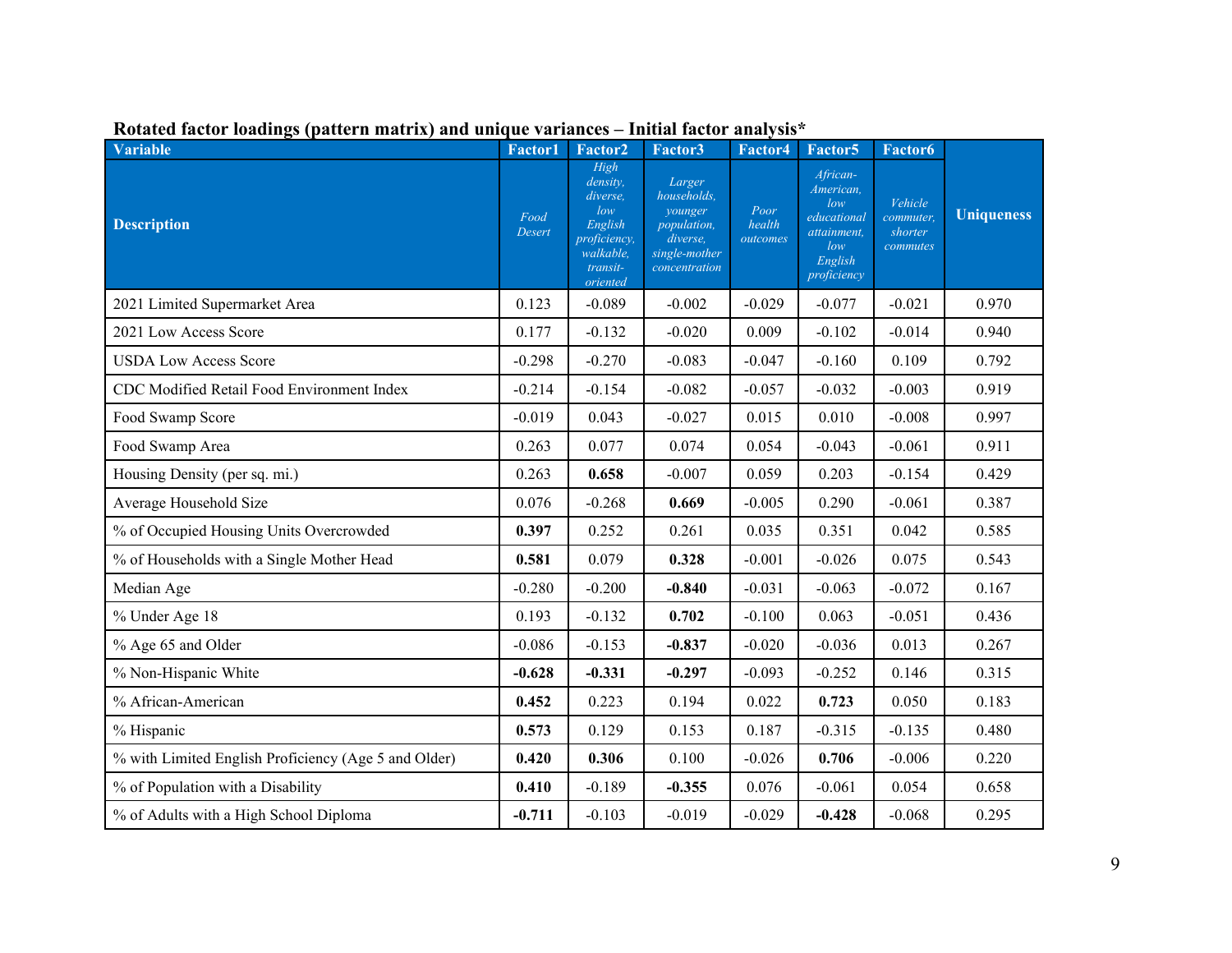| <b>Variable</b>                                | <b>Factor1</b>        | Factor2                                                                                             | Factor3                                                                                       | Factor4                    | Factor <sub>5</sub>                                                                         | Factor <sub>6</sub>                         |                   |
|------------------------------------------------|-----------------------|-----------------------------------------------------------------------------------------------------|-----------------------------------------------------------------------------------------------|----------------------------|---------------------------------------------------------------------------------------------|---------------------------------------------|-------------------|
| <b>Description</b>                             | Food<br><b>Desert</b> | High<br>density.<br>diverse.<br>low<br>English<br>proficiency,<br>walkable,<br>transit-<br>oriented | Larger<br>households.<br>younger<br>population,<br>diverse,<br>single-mother<br>concentration | Poor<br>health<br>outcomes | African-<br>American,<br>low<br>educational<br>attainment,<br>low<br>English<br>proficiency | Vehicle<br>commuter,<br>shorter<br>commutes | <b>Uniqueness</b> |
| % of Adults with a Bachelor's Degree           | $-0.711$              | 0.142                                                                                               | 0.068                                                                                         | $-0.283$                   | $-0.214$                                                                                    | $-0.243$                                    | 0.284             |
| Homeownership Rate                             | $-0.595$              | $-0.581$                                                                                            | $-0.102$                                                                                      | $-0.002$                   | $-0.127$                                                                                    | $-0.113$                                    | 0.269             |
| % of Housing Non-Seasonally Vacant             | 0.404                 | 0.069                                                                                               | 0.012                                                                                         | 0.106                      | $-0.182$                                                                                    | 0.013                                       | 0.787             |
| Multifamily % of Housing                       | 0.351                 | 0.674                                                                                               | $-0.044$                                                                                      | 0.012                      | 0.024                                                                                       | 0.000                                       | 0.420             |
| % of Households that are Housing Cost Burdened | 0.618                 | 0.197                                                                                               | 0.023                                                                                         | 0.015                      | 0.145                                                                                       | 0.142                                       | 0.537             |
| Poverty Rate                                   | 0.765                 | 0.223                                                                                               | 0.116                                                                                         | $-0.056$                   | $-0.008$                                                                                    | 0.117                                       | 0.335             |
| Per Capita Income                              | $-0.657$              | 0.022                                                                                               | $-0.113$                                                                                      | $-0.250$                   | $-0.190$                                                                                    | $-0.250$                                    | 0.394             |
| % of Students with Free or Reduced-Price Lunch | 0.691                 | 0.277                                                                                               | 0.097                                                                                         | 0.395                      | 0.190                                                                                       | 0.034                                       | 0.243             |
| % or Workers Walking to Work                   | 0.249                 | 0.501                                                                                               | 0.039                                                                                         | $-0.052$                   | 0.078                                                                                       | 0.231                                       | 0.623             |
| % with Health Insurance                        | $-0.389$              | $-0.006$                                                                                            | 0.542                                                                                         | $-0.073$                   | $-0.253$                                                                                    | $-0.106$                                    | 0.475             |
| Unemployment Rate (Block Group)                | 0.425                 | 0.000                                                                                               | 0.032                                                                                         | 0.056                      | $-0.199$                                                                                    | 0.005                                       | 0.775             |
| % of Adults with Diabetes                      | 0.436                 | $-0.045$                                                                                            | $-0.019$                                                                                      | 0.707                      | $-0.040$                                                                                    | 0.046                                       | 0.305             |
| % of Adults that are Obese                     | 0.480                 | $-0.118$                                                                                            | $-0.019$                                                                                      | 0.676                      | $-0.076$                                                                                    | 0.035                                       | 0.291             |
| % of Adults with High Blood Pressure           | 0.133                 | $-0.208$                                                                                            | $-0.120$                                                                                      | 0.544                      | $-0.100$                                                                                    | 0.214                                       | 0.573             |
| % of Adults with High Cholesterol              | $-0.028$              | $-0.161$                                                                                            | $-0.098$                                                                                      | 0.217                      | 0.178                                                                                       | 0.203                                       | 0.844             |
| % of Adults with Heart Disease                 | 0.045                 | $-0.124$                                                                                            | $-0.164$                                                                                      | 0.367                      | 0.021                                                                                       | 0.233                                       | 0.766             |
| % of Adults Rating Health as Poor or Fair      | 0.546                 | 0.196                                                                                               | 0.045                                                                                         | 0.580                      | 0.210                                                                                       | $-0.024$                                    | 0.280             |
| % of Households Receiving Public Assistance    | 0.439                 | 0.018                                                                                               | 0.078                                                                                         | $-0.030$                   | $-0.042$                                                                                    | 0.037                                       | 0.797             |
| % of Households Receiving SNAP Benefits        | 0.800                 | 0.163                                                                                               | 0.116                                                                                         | $-0.012$                   | 0.079                                                                                       | 0.058                                       | 0.310             |

## **Rotated factor loadings (pattern matrix) and unique variances – Initial factor analysis\***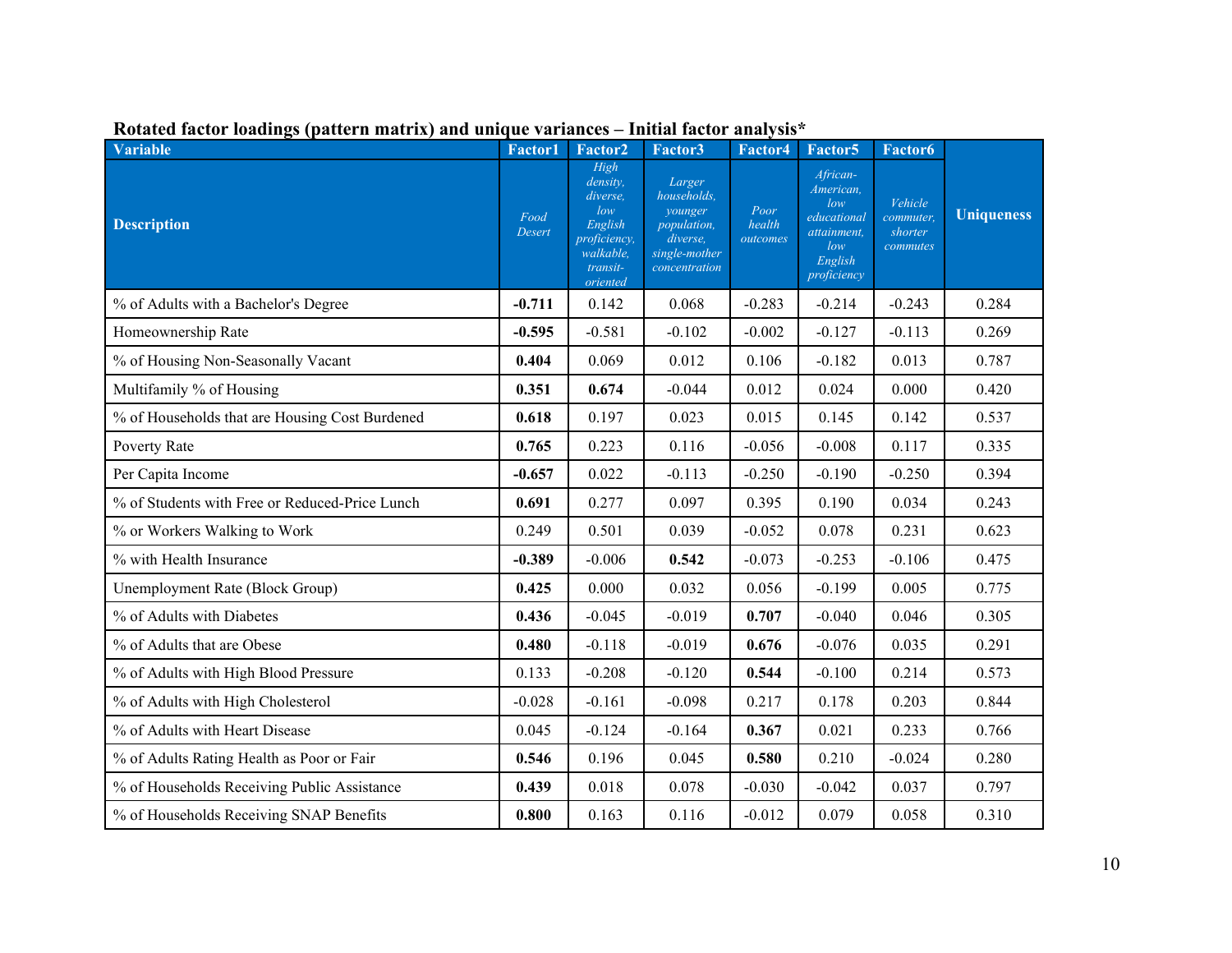| <b>Variable</b>                                    | <b>Factor1</b>        | Factor <sub>2</sub>                                                                                 | Factor3                                                                                       | Factor4                    | Factor <sub>5</sub>                                                                         | <b>Factor6</b>                              |                   |
|----------------------------------------------------|-----------------------|-----------------------------------------------------------------------------------------------------|-----------------------------------------------------------------------------------------------|----------------------------|---------------------------------------------------------------------------------------------|---------------------------------------------|-------------------|
| <b>Description</b>                                 | Food<br><b>Desert</b> | High<br>density,<br>diverse.<br>low<br>English<br>proficiency,<br>walkable,<br>transit-<br>oriented | Larger<br>households.<br>younger<br>population,<br>diverse.<br>single-mother<br>concentration | Poor<br>health<br>outcomes | African-<br>American,<br>low<br>educational<br>attainment,<br>low<br>English<br>proficiency | Vehicle<br>commuter,<br>shorter<br>commutes | <b>Uniqueness</b> |
| <b>WIC Participation Rate</b>                      | 0.672                 | 0.171                                                                                               | 0.190                                                                                         | 0.252                      | 0.165                                                                                       | 0.041                                       | 0.391             |
| % of Households with No Vehicle Access             | 0.678                 | 0.524                                                                                               | $-0.086$                                                                                      | $-0.029$                   | 0.059                                                                                       | $-0.093$                                    | 0.245             |
| % of Workers with a Commute <25 Minutes            | 0.184                 | $-0.138$                                                                                            | 0.009                                                                                         | 0.041                      | 0.005                                                                                       | 0.683                                       | 0.479             |
| % of Workers with a Commute >45 Minutes            | $-0.293$              | 0.137                                                                                               | $-0.020$                                                                                      | $-0.090$                   | $-0.075$                                                                                    | $-0.686$                                    | 0.410             |
| % of Workers Commuting by Vehicle                  | $-0.210$              | $-0.769$                                                                                            | $-0.091$                                                                                      | 0.082                      | $-0.068$                                                                                    | 0.356                                       | 0.218             |
| % of Workers Commuting by Public Transit           | 0.094                 | 0.656                                                                                               | 0.084                                                                                         | $-0.067$                   | 0.000                                                                                       | $-0.578$                                    | 0.215             |
| % Population Change, 2010-19                       | $-0.025$              | 0.038                                                                                               | 0.178                                                                                         | $-0.005$                   | 0.089                                                                                       | 0.021                                       | 0.958             |
| Change in % Minority (Non-White) 2010-19           | $-0.113$              | $-0.060$                                                                                            | 0.104                                                                                         | $-0.067$                   | 0.184                                                                                       | $-0.032$                                    | 0.934             |
| Change in Poverty Rate 2010-19                     | 0.056                 | $-0.048$                                                                                            | 0.032                                                                                         | $-0.132$                   | $-0.036$                                                                                    | 0.054                                       | 0.972             |
| Urban Census Tract                                 | 0.055                 | 0.292                                                                                               | 0.108                                                                                         | $-0.041$                   | 0.091                                                                                       | 0.039                                       | 0.889             |
| DCA Walkability Score                              | 0.317                 | 0.723                                                                                               | 0.097                                                                                         | 0.013                      | 0.231                                                                                       | 0.130                                       | 0.297             |
| 2020 Municipal Revitalization Index Distress Score | 0.826                 | 0.155                                                                                               | 0.091                                                                                         | 0.360                      | 0.098                                                                                       | 0.034                                       | 0.145             |
| Central City (federal 2015 Definition)             | 0.519                 | 0.221                                                                                               | 0.091                                                                                         | 0.139                      | $-0.116$                                                                                    | $-0.141$                                    | 0.620             |
| Shore Municipality                                 | $-0.032$              | 0.007                                                                                               | $-0.224$                                                                                      | 0.146                      | $-0.107$                                                                                    | 0.220                                       | 0.868             |
| % of Households with Internet Access               | $-0.691$              | $-0.091$                                                                                            | 0.206                                                                                         | $-0.020$                   | $-0.087$                                                                                    | $-0.082$                                    | 0.458             |
| Cost of Living Difference Score                    | 0.791                 | 0.195                                                                                               | 0.089                                                                                         | 0.049                      | 0.123                                                                                       | $-0.012$                                    | 0.312             |
| Municipal Violent Crime Rate, 2016-18              | 0.759                 | 0.178                                                                                               | 0.139                                                                                         | 0.201                      | $-0.048$                                                                                    | $-0.080$                                    | 0.324             |

## **Rotated factor loadings (pattern matrix) and unique variances – Initial factor analysis\***

*\*Loading >0.30 or <-0.30 in bold*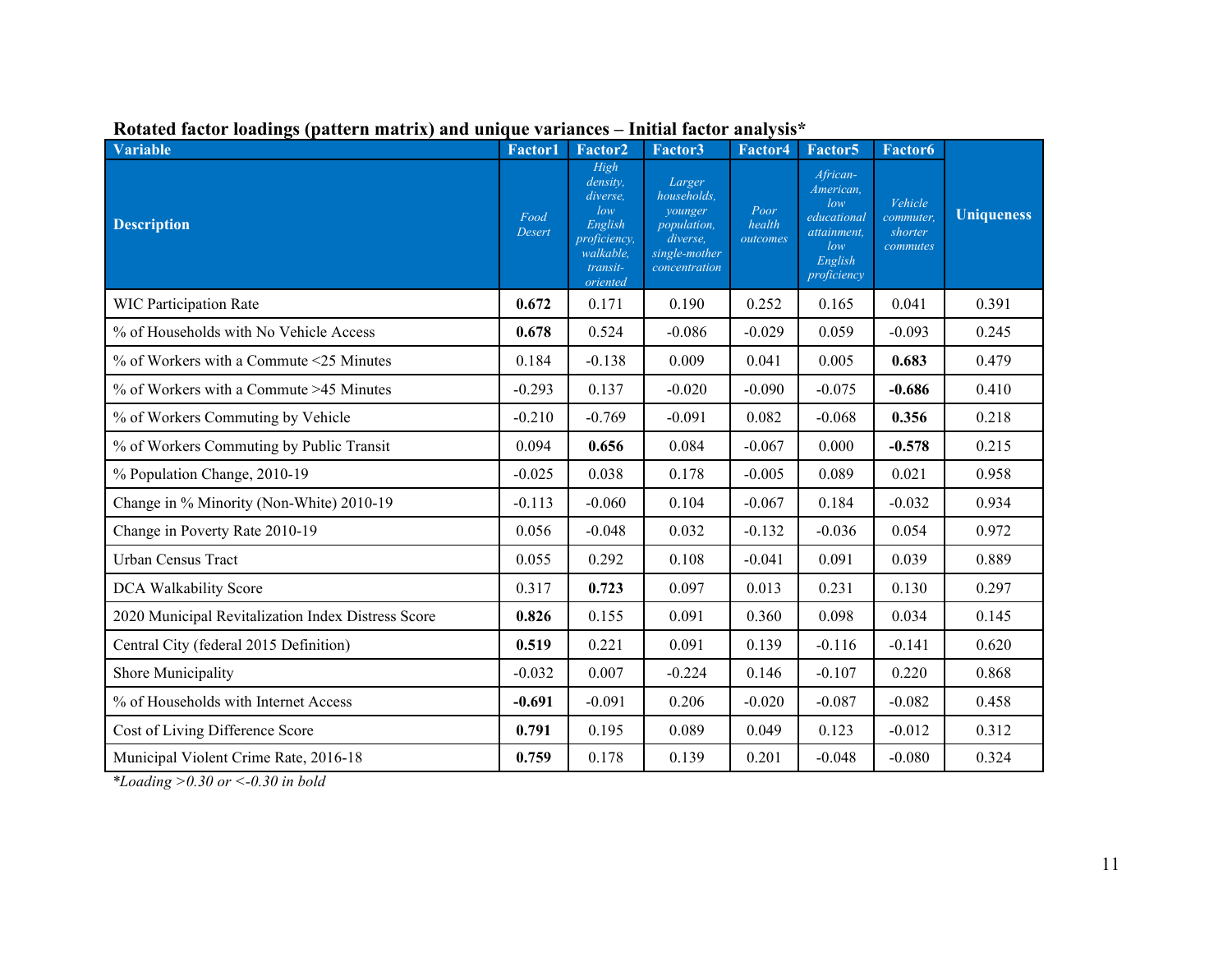This "food desert" factor was then reduced to 24 variables, removing variables with lower factor loadings and ones with low uniqueness (not contributing much unique explanatory power to the factor). The final refined factor included the two supermarket access variables, variables signaling prevalence of healthy and unhealthy food options, and those with factor loadings exceeding 0.30 (or falling below -0.30), a common criterion in factor analysis for gauging variables of real practical significance to a factor (Peterson, 2000). The final factor, its constituent variables, and their respective loadings are shown below:

| <b>Variable</b>                                | <b>Factor</b><br><b>Loading</b> | <b>Uniqueness</b> |
|------------------------------------------------|---------------------------------|-------------------|
| 2021 Limited Supermarket Area                  | 0.231                           | 0.9467            |
| 2021 Low Access Score                          | 0.2569                          | 0.934             |
| Food Swamp Area                                | 0.3004                          | 0.9098            |
| CDC Modified Retail Food Environment Index     | $-0.2775$                       | 0.923             |
| % of Households with Internet Access           | $-0.6504$                       | 0.5769            |
| % of Households with a Single Mother Head      | 0.6047                          | 0.6343            |
| % Non-Hispanic White                           | $-0.7527$                       | 0.4335            |
| % African-American                             | 0.5592                          | 0.6873            |
| % Hispanic                                     | 0.5931                          | 0.6482            |
| % of Adults with a High School Diploma         | $-0.7492$                       | 0.4386            |
| Unemployment Rate (Block Group)                | 0.3809                          | 0.8549            |
| Poverty Rate                                   | 0.777                           | 0.3963            |
| Per Capita Income                              | $-0.6784$                       | 0.5397            |
| % of Households Receiving Public Assistance    | 0.4102                          | 0.8318            |
| % of Households Receiving SNAP Benefits        | 0.8187                          | 0.3297            |
| <b>WIC Participation Rate</b>                  | 0.746                           | 0.4434            |
| % of Housing Non-Seasonally Vacant             | 0.3819                          | 0.8542            |
| % of Adults that are Obese (Health Dept. area) | 0.4954                          | 0.7546            |
| % of Adults Rating Health as Poor or Fair      | 0.678                           | 0.5404            |
| % of Households with No Vehicle                | 0.7435                          | 0.4471            |
| DCA Walkability Score                          | 0.5178                          | 0.7319            |
| % of Households that are Housing Cost Burdened | 0.6575                          | 0.5676            |
| Cost of Living Difference Score                | 0.833                           | 0.3061            |
| Municipal Violent Crime Rate, 2016-18          | 0.7871                          | 0.3805            |

### **Rotated Factor Loadings (Pattern Matrix) and Unique Variances– Final Factor Analysis**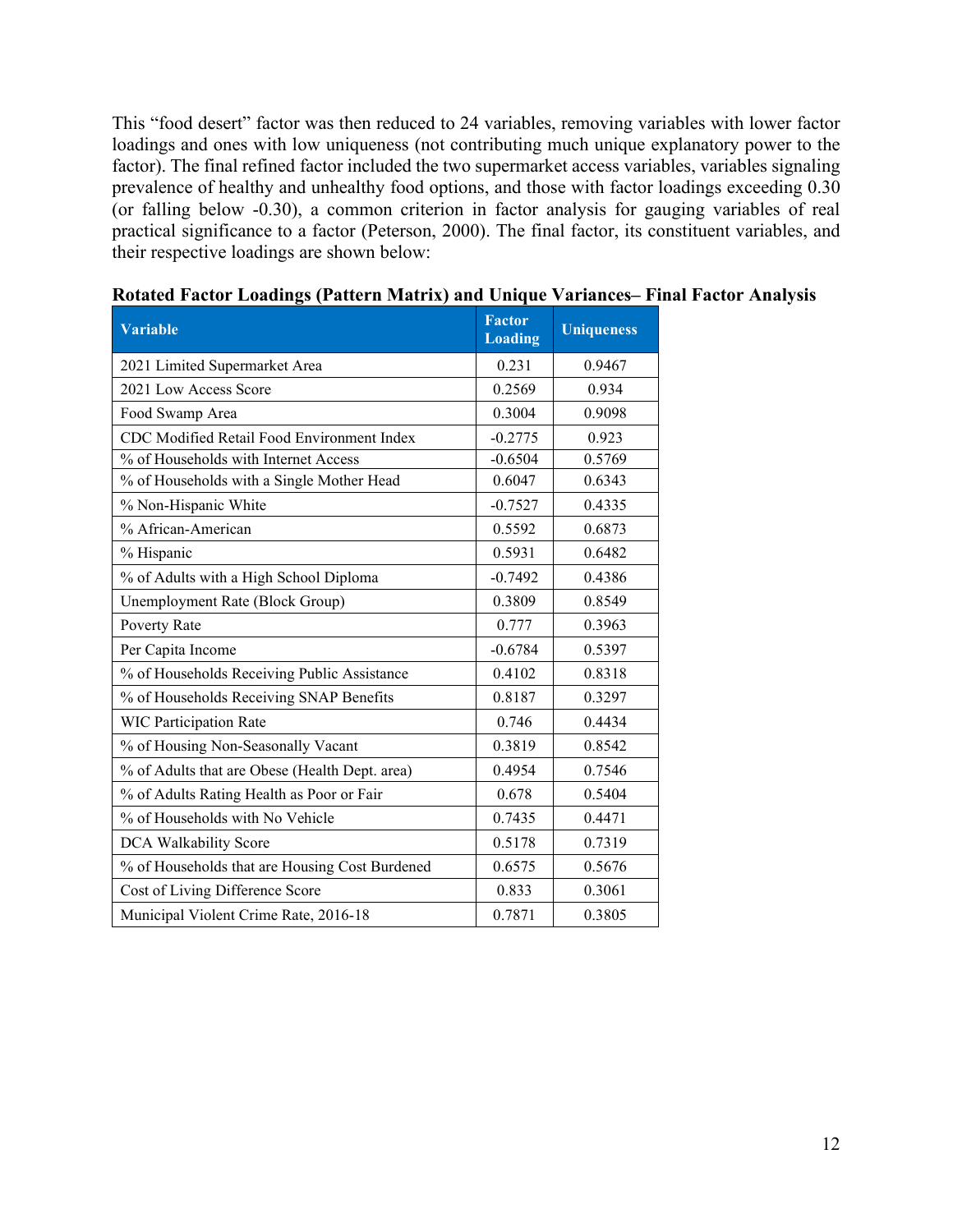Finally, the factor loadings were converted to scoring coefficients to generate Food Desert Factor Scores.

| incinou – regression, based on varimax rotated factors) |                    |  |  |  |
|---------------------------------------------------------|--------------------|--|--|--|
| <b>Variable</b>                                         | <b>Coefficient</b> |  |  |  |
| 2021 Limited Supermarket Area                           | 0.039              |  |  |  |
| 2021 Low Access Score                                   | 0.010              |  |  |  |
| Food Swamp Area                                         | 0.015              |  |  |  |
| CDC Modified Retail Food Environment Index              | $-0.018$           |  |  |  |
| % of Households with Internet Access                    | $-0.044$           |  |  |  |
| % of Households with a Single Mother Head               | 0.049              |  |  |  |
| % Non-Hispanic White                                    | $-0.184$           |  |  |  |
| % African-American                                      | $-0.037$           |  |  |  |
| % Hispanic                                              | $-0.045$           |  |  |  |
| % of Adults with a High School Diploma                  | $-0.092$           |  |  |  |
| Unemployment Rate (Block Group)                         | 0.025              |  |  |  |
| Poverty Rate                                            | 0.088              |  |  |  |
| Per Capita Income                                       | $-0.086$           |  |  |  |
| % of Households Receiving Public Assistance             | 0.018              |  |  |  |
| % of Households Receiving SNAP Benefits                 | 0.133              |  |  |  |
| <b>WIC Participation Rate</b>                           | 0.084              |  |  |  |
| % of Housing Non-Seasonally Vacant                      | 0.025              |  |  |  |
| % of Adults that are Obese (Health Dept. area)          | 0.041              |  |  |  |
| % of Adults Rating Health as Poor or Fair               | 0.070              |  |  |  |
| % of Households with No Vehicle                         | 0.083              |  |  |  |
| DCA Walkability Score                                   | 0.025              |  |  |  |
| % of Households that are Housing Cost Burdened          | 0.066              |  |  |  |
| Cost of Living Difference Score                         | 0.135              |  |  |  |
| Municipal Violent Crime Rate, 2016-18                   | 0.113              |  |  |  |

### **Food Desert Factor Scoring Coefficients**

**(method = regression; based on varimax rotated factors)**

Taken together, these variables signal many of the challenges associated with food deserts−lack of access to a vehicle (signaling lack of easy transportation access to healthy food options), high rates of obesity (signaling a dependence on unhealthy food), housing vacancy (historical population loss making presence of neighborhood markets less economically viable), high dependence on SNAP benefits (low discretional income for food purchases, limitation to purchasing only from stores that accept SNAP benefits), income, and unemployment (lower resident purchasing power). In addition, the demographic characteristic variables−high concentrations of single-mother headed households and African-Americans, signal the presence of groups most likely to live in food desert areas or experience food insecurity (Bower et al, 2014; Pine and Bennett, 2014; Tolzman, 2013).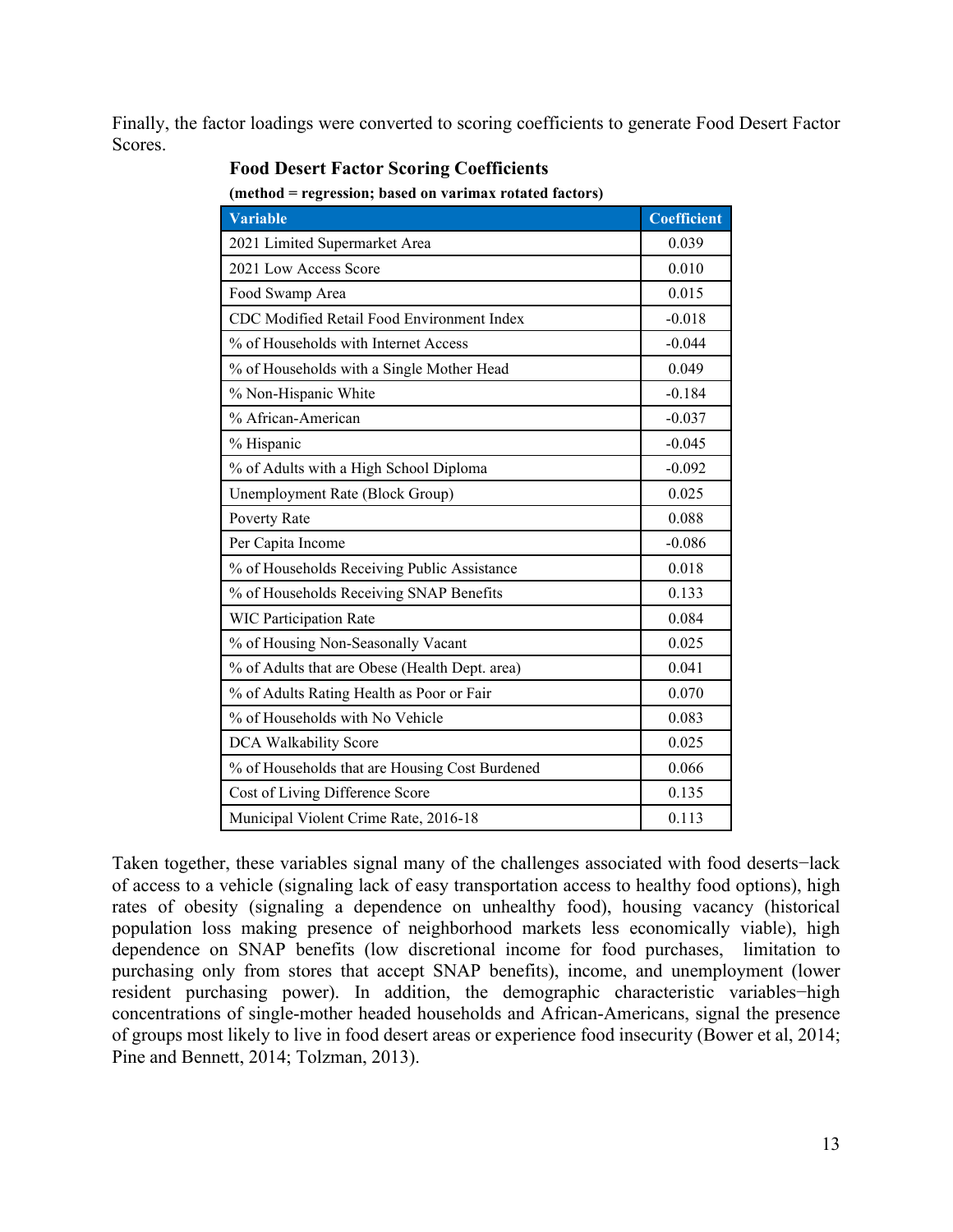# **Appendix B: Data Sources and Definitions**

| <b>Metric</b>                                               | <b>Source</b>                                                                                                         | <b>Description</b>                                                                                                                                                                                                                                                                                                                                                                                                                                                                                                                                                                                                        |  |  |
|-------------------------------------------------------------|-----------------------------------------------------------------------------------------------------------------------|---------------------------------------------------------------------------------------------------------------------------------------------------------------------------------------------------------------------------------------------------------------------------------------------------------------------------------------------------------------------------------------------------------------------------------------------------------------------------------------------------------------------------------------------------------------------------------------------------------------------------|--|--|
| Supermarket                                                 | DCA analysis of 2021 and 2022 TDLinx<br>data                                                                          | Following the Reinvestment Fund's definition, stores defined as "supermarkets" are<br>conventional supermarkets, limited assortment stores, natural/gourmet food stores,<br>warehouse stores, military commissary stores, and conventional/wholesale clubs. This<br>does not include superettes and small grocery stores                                                                                                                                                                                                                                                                                                  |  |  |
| <b>Major Supermarket</b>                                    | DCA analysis of 2021 and 2022 TDLinx<br>data                                                                          | A supermarket with a gross selling area of 20,000 SF or more, roughly equivalent to the<br>median for all New Jersey supermarkets                                                                                                                                                                                                                                                                                                                                                                                                                                                                                         |  |  |
| <b>Food Desert Factor Score</b>                             | 2021 DCA analysis                                                                                                     | The Food Desert Factor Score is the result of a statistical technique known as factor<br>analysis. Factor analysis reduces a large number of variables into a fewer number of<br>factors based on the joint correlation of the variables. A series of factor analyses resulted<br>in the identification of 24 variables that together signal the presence of a food desert. The<br>Factor Scores were generated from the factor analysis results and demonstrate the extent<br>to which a block group has food desert characteristics.                                                                                    |  |  |
| <b>Population-Weighted Average Food Desert Factor Score</b> | 2021 DCA analysis                                                                                                     | The Pop. Weighted Avg Food Desert Factor Score is computed by applying population<br>weights (2020 Census population) for every constituent block group within a Food Desert<br>Community to the individual block group Food Desert Factor Scores and aggregating<br>them to obtain a Food Desert Community average                                                                                                                                                                                                                                                                                                       |  |  |
| <b>Composite Food Desert Factor Score</b>                   | 2021 DCA analysis                                                                                                     | The Composite Food Desert Factor Score is the average of the Highest Block Group Food<br>Desert Factor Score for the Food Desert Community and the Population-Weighted<br>Average Food Desert Factor Score for that Community                                                                                                                                                                                                                                                                                                                                                                                             |  |  |
| <b>Food Swamp Score</b>                                     | DCA analysis of 2021 and 2022 TDLinx<br>and NJDOL<br>2020<br>business<br>data<br>establishment subject to UI law data | The ratio of the shortest difference to a food swamp outlet to the shortest difference to a<br>major supermarket (20,000 SF or more), with 100 being the maximum score. Food swamp<br>outlets are defined as convenience stores, limited-service restaurants, liquor stores, dollar<br>stores, and grocery stores with 6,000 SF of sales area of less (the maximum size for a NJ<br>convenience store in the TDLinx data). Measures the degree to which food outlets with<br>limited healthy food options are closer than ones with greater options                                                                       |  |  |
| <b>Food Swamp Area</b>                                      | DCA analysis of 2021 and 2022 TDLinx<br>and NJDOL<br>2020<br>business<br>data<br>establishment subject to UI law data | An area with a Food Swamp Score that is greater than zero and is a Limited Supermarket<br>Area                                                                                                                                                                                                                                                                                                                                                                                                                                                                                                                            |  |  |
| 2016-18 Mun. Violent Crime Rate                             | NJ State Police 2016-2018 Uniform Crime<br>Reports; US Census Bureau 2016-2018<br><b>Population Estimates</b>         | Average municipal violent crime rate for 2016-2018, violent crimes per 100,000 persons                                                                                                                                                                                                                                                                                                                                                                                                                                                                                                                                    |  |  |
| <b>CDC Modified Retail Food Environment Index</b>           | CDC Children's Food Environment State<br>Indicator Report, 2011                                                       | The mRFEI measures the number of healthy and less healthy food retailers within census<br>tracts across each state as defined by typical food offerings in specific types of retail stores<br>(e.g., supermarkets, convenience stores, or fast-food restaurants). Out of the total number<br>of food retailers considered healthy or less healthy in a census tract, the mRFEI represents<br>the percentage that are healthy. Data were converted from 2000 to 2010 census tract<br>boundaries using Brown University's Longitudinal Tract Data Base conversion utility,<br>utilizing land area as the conversion weight. |  |  |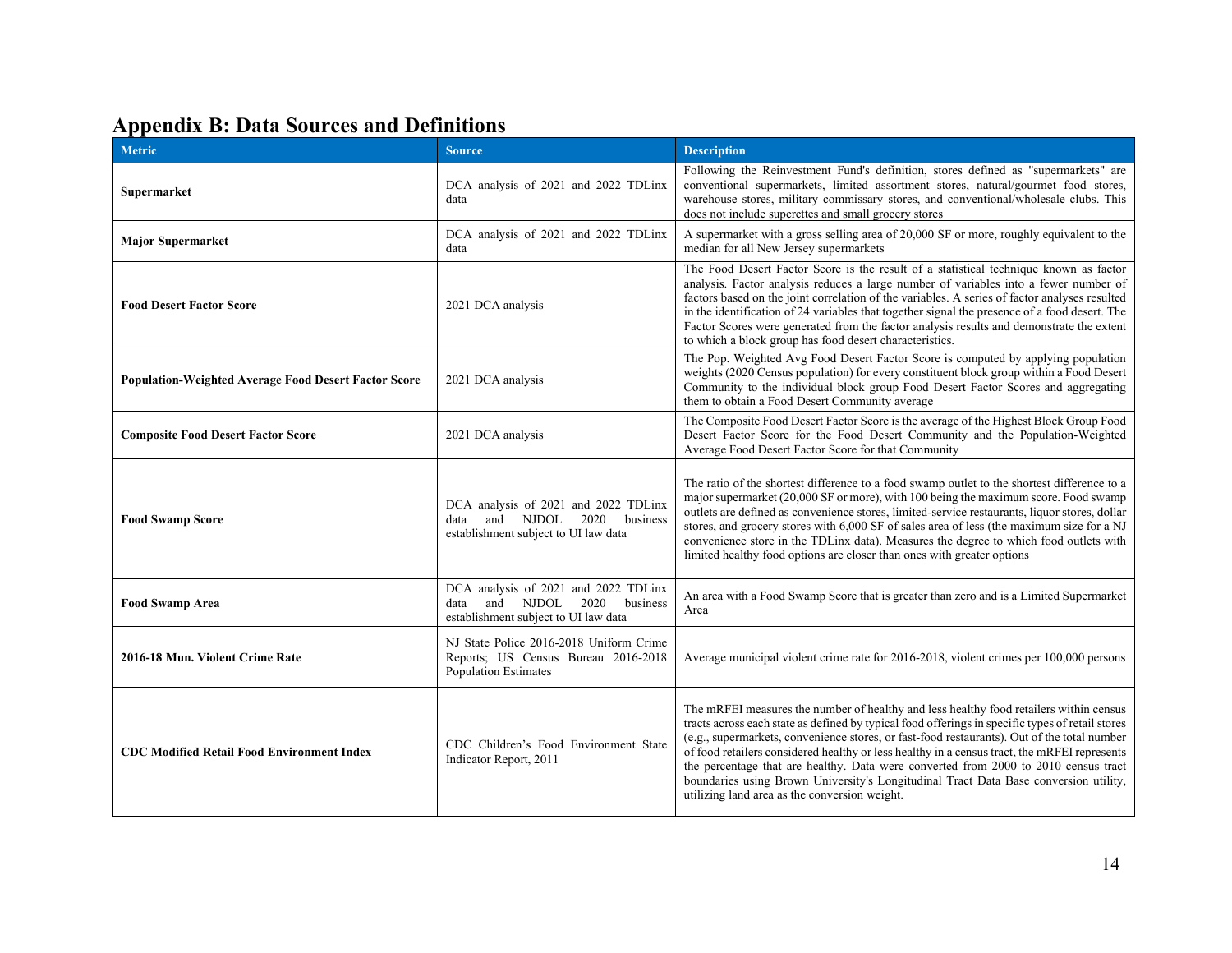| <b>Metric</b>                                 | <b>Source</b>                                                                                                    | <b>Description</b>                                                                                                                                                                                                                                                                                                                                                                                                                                                                                                                                                                                                                                                                                                                                                                                                                                                                                                                                                                                                                                                 |  |
|-----------------------------------------------|------------------------------------------------------------------------------------------------------------------|--------------------------------------------------------------------------------------------------------------------------------------------------------------------------------------------------------------------------------------------------------------------------------------------------------------------------------------------------------------------------------------------------------------------------------------------------------------------------------------------------------------------------------------------------------------------------------------------------------------------------------------------------------------------------------------------------------------------------------------------------------------------------------------------------------------------------------------------------------------------------------------------------------------------------------------------------------------------------------------------------------------------------------------------------------------------|--|
| <b>Cost of Living Income Difference Score</b> | MIT Living Wage Calculator; US Census<br>Bureau, 2015-19 American Community<br>Survey 5-Year Estimates           | A measure of the degree to which neighborhood incomes would need to be increased to<br>earn a living wage for the metropolitan area. Computed as the average of: 1) the<br>percentage difference between the living wage for a single adult and the median<br>household income for one-person households AND 2) the percentage difference between<br>the living wage for a two-parent family with one child and one working parent and the<br>median household income for households with own children under 18                                                                                                                                                                                                                                                                                                                                                                                                                                                                                                                                                    |  |
| % of Households with Internet Access          | US Census Bureau, 2015-19 American<br>Community Survey 5-Year Estimates                                          | The percentage of households with internet access                                                                                                                                                                                                                                                                                                                                                                                                                                                                                                                                                                                                                                                                                                                                                                                                                                                                                                                                                                                                                  |  |
| Low Access Score (2021)                       | DCA analysis of 2021 and 2022 TDLinx<br>data                                                                     | The population-weighted average percent by which a block group's distance to the nearest<br>major supermarket (as of May 2021) must be reduced to equal the reference distances for<br>that LSA Area's block groups' population density and car ownership classes. Low Access<br>Scores indicate the degree to which residents are underserved by supermarkets due to the<br>lower income profile of their neighborhood. Residents of a block group with a higher Low<br>Access Score typically travel longer distances to access a major supermarket than<br>residents of a block group with a lower Low Access Score. Low Access Scores range<br>from zero to 100; block groups with a Low Access Score of zero have a distance to the<br>nearest supermarket that is less than or equal their population density and car ownership<br>class's reference distance. Block groups with a Score of 100 have a distance to the nearest<br>supermarket that is at least two times higher than the population density and car ownership<br>class's reference distance. |  |
| Limited Supermarket Area (2021)               | DCA analysis of 2021 and 2022 TDLinx<br>data                                                                     | Limited Supermarket Areas are defined by having a Low Access Score of at least 28, the<br>average block group score                                                                                                                                                                                                                                                                                                                                                                                                                                                                                                                                                                                                                                                                                                                                                                                                                                                                                                                                                |  |
| <b>WIC Participation Rate</b>                 | NJ Department of Health, 2019 Census<br><b>Population Estimates</b>                                              | WIC participants divided by 2019 population, by municipality                                                                                                                                                                                                                                                                                                                                                                                                                                                                                                                                                                                                                                                                                                                                                                                                                                                                                                                                                                                                       |  |
| Population                                    | US Census Bureau, 2020 Decennial Census<br>Summary File 1                                                        | 2020 Census Block population matched to 2010 block group boundaries                                                                                                                                                                                                                                                                                                                                                                                                                                                                                                                                                                                                                                                                                                                                                                                                                                                                                                                                                                                                |  |
| Housing Density (per sq. mi.)                 | US Census Bureau, 2010 Decennial Census<br>(Land Area) and 2015-19 American<br>Community Survey 5-Year Estimates | Number of housing units (2015-19) divided by land area                                                                                                                                                                                                                                                                                                                                                                                                                                                                                                                                                                                                                                                                                                                                                                                                                                                                                                                                                                                                             |  |
| <b>Average Household Size</b>                 | US Census Bureau, 2015-19 American<br>Community Survey 5-Year Estimates                                          | Average household size                                                                                                                                                                                                                                                                                                                                                                                                                                                                                                                                                                                                                                                                                                                                                                                                                                                                                                                                                                                                                                             |  |
| % of Occupied Housing Units Overcrowded       | US Census Bureau, 2015-19 American<br>Community Survey 5-Year Estimates                                          | Number of housing units with more than one person per room divided by all occupied<br>housing units                                                                                                                                                                                                                                                                                                                                                                                                                                                                                                                                                                                                                                                                                                                                                                                                                                                                                                                                                                |  |
| <b>Single Mother % of Households</b>          | US Census Bureau, 2015-19 American<br>Community Survey 5-Year Estimates                                          | Female householder with no husband present and own children divided by total<br>households                                                                                                                                                                                                                                                                                                                                                                                                                                                                                                                                                                                                                                                                                                                                                                                                                                                                                                                                                                         |  |
| % Under Age 18                                | US Census Bureau, 2015-19 American<br>Community Survey 5-Year Estimates                                          | Number of persons under age 18 divided by total population                                                                                                                                                                                                                                                                                                                                                                                                                                                                                                                                                                                                                                                                                                                                                                                                                                                                                                                                                                                                         |  |
| % Non-Hispanic White                          | US Census Bureau, 2015-19 American<br>Community Survey 5-Year Estimates                                          | Number of non-Hispanic white persons divided by total population                                                                                                                                                                                                                                                                                                                                                                                                                                                                                                                                                                                                                                                                                                                                                                                                                                                                                                                                                                                                   |  |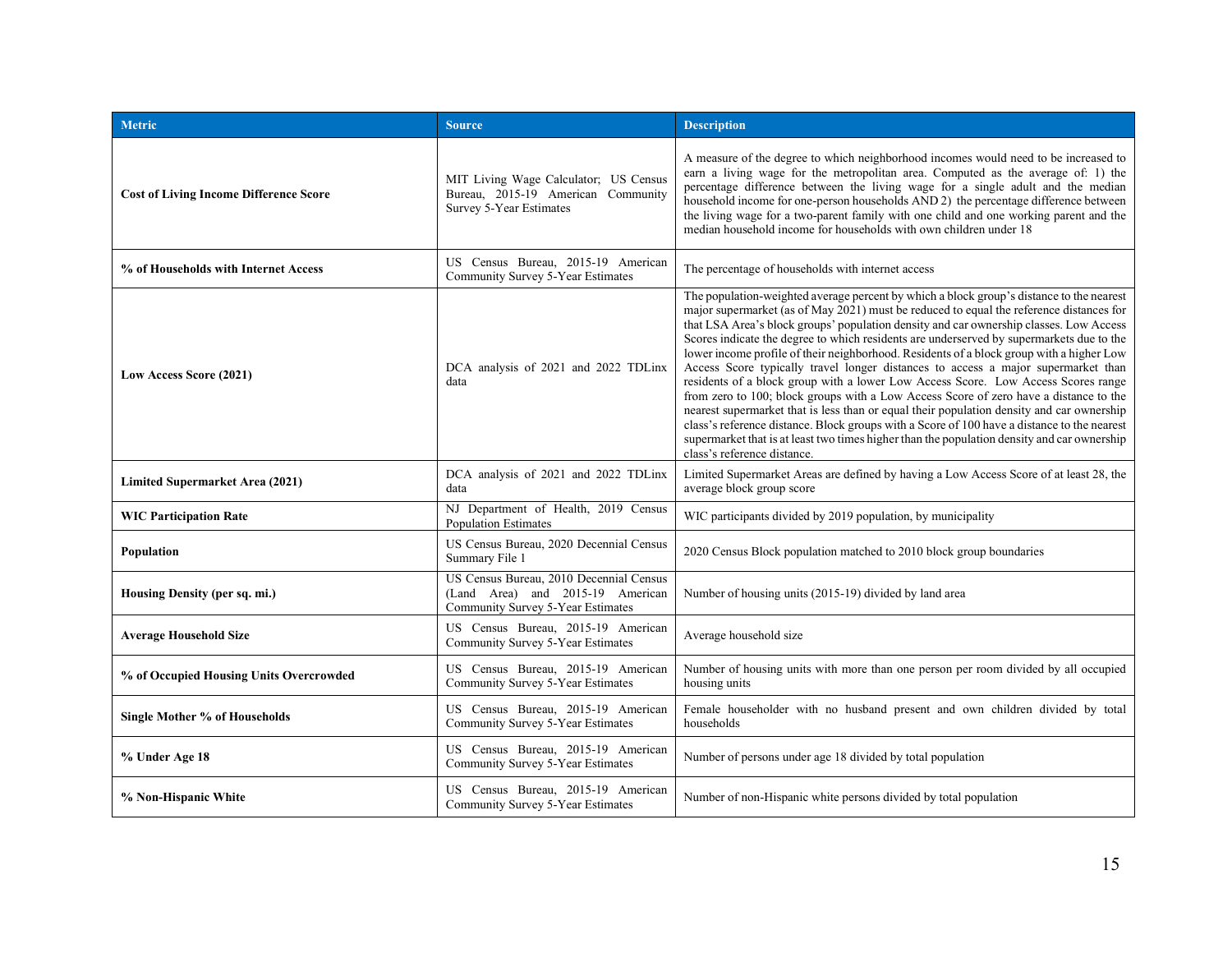| <b>Metric</b>                                  | <b>Source</b>                                                                | <b>Description</b>                                                                                                                                                                               |
|------------------------------------------------|------------------------------------------------------------------------------|--------------------------------------------------------------------------------------------------------------------------------------------------------------------------------------------------|
| % African-American                             | US Census Bureau, 2015-19 American<br>Community Survey 5-Year Estimates      | Number of African-American persons divided by total population                                                                                                                                   |
| % Hispanic                                     | US Census Bureau, 2015-19 American<br>Community Survey 5-Year Estimates      | Number of Hispanic persons divided by total population                                                                                                                                           |
| % of Population with a Disability              | US Census Bureau, 2015-19 American<br>Community Survey 5-Year Estimates      | Total population with at least one disability divided by civilian noninstitutionalized<br>population                                                                                             |
| % of Adults with a High School Diploma         | US Census Bureau, 2015-19 American<br>Community Survey 5-Year Estimates      | Adults with a High School diploma or GED divided by total population aged 25 and older                                                                                                           |
| % of Adults with a Bachelor's Degree           | US Census Bureau, 2015-19 American<br>Community Survey 5-Year Estimates      | Adults with a bachelor's degree or higher divided by total population aged 25 and older                                                                                                          |
| <b>Homeownership Rate</b>                      | US Census Bureau, 2015-19 American<br>Community Survey 5-Year Estimates      | Owner-occupied housing units divided by all occupied housing units                                                                                                                               |
| % of Housing Non-Seasonally Vacant             | US Census Bureau, 2015-19 American<br>Community Survey 5-Year Estimates      | Housing units not seasonally occupied divided by all housing units                                                                                                                               |
| <b>Multifamily % of Housing</b>                | US Census Bureau, 2015-19 American<br>Community Survey 5-Year Estimates      | Housing units in three or more unit structures divided by all housing units                                                                                                                      |
| % of Households that Are Housing Cost Burdened | US Census Bureau, 2015-19 American<br>Community Survey 5-Year Estimates      | Number of households with housing costs in excess of 30% of income divided by total<br>households                                                                                                |
| <b>Poverty Rate</b>                            | US Census Bureau, 2015-19 American<br>Community Survey 5-Year Estimates      | Persons below the poverty level divided by total population for which the poverty level is<br>determined                                                                                         |
| Per Capita Income                              | US Census Bureau, 2015-19 American<br>Community Survey 5-Year Estimates      | Per capita income                                                                                                                                                                                |
| % Walking to Work                              | US Census Bureau, 2015-19 American<br>Community Survey 5-Year Estimates      | Number of persons walking to work divided by all workers age 16 and over                                                                                                                         |
| % of Population with Health Insurance          | US Census Bureau, 2015-19 American<br>Community Survey 5-Year Estimates      | Number of persons with health insurance coverage divided by total population                                                                                                                     |
| <b>Unemployment Rate (Block Group)</b>         | US Census Bureau, 2015-19 American<br>Community Survey 5-Year Estimates      | Number of persons unemployed divided by civilian labor force                                                                                                                                     |
| % of Adults with Diabetes                      | NJ Department of Health, New Jersey State<br>Health Assessment Data, 2011-17 | Percentage of adults with doctor-diagnosed diabetes. Data covers the period between 2011<br>and 2017 and is for the area covered by the local Health Department the block group is<br>served by. |
| % of Adults that are Obese                     | NJ Department of Health, New Jersey State<br>Health Assessment Data, 2011-17 | Percentage of adults with obesity. Data covers the period between 2011 and 2017 and is<br>for the area covered by the local Health Department the block group is served by.                      |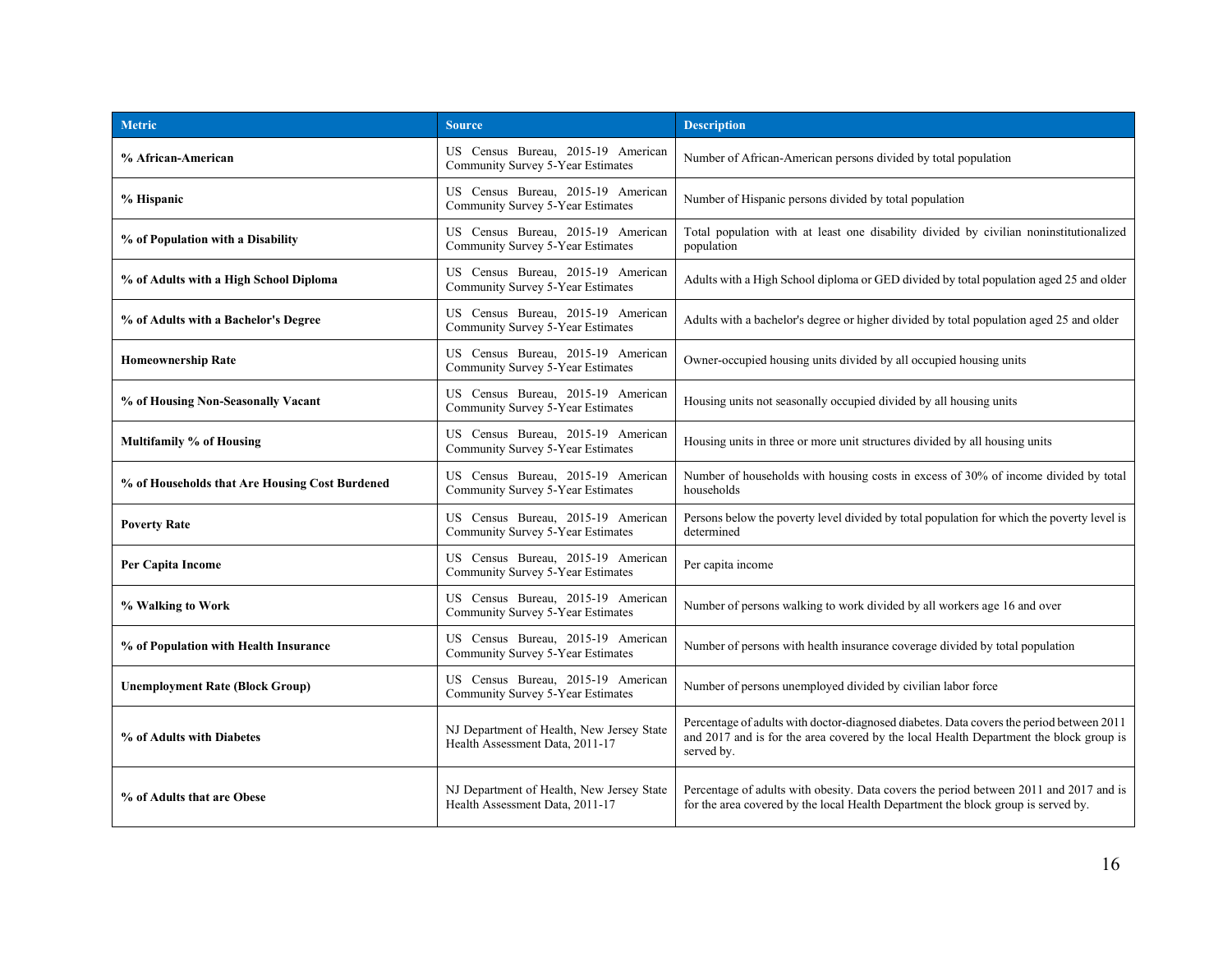| <b>Metric</b>                                  | <b>Source</b>                                                                | <b>Description</b>                                                                                                                                                                                                       |
|------------------------------------------------|------------------------------------------------------------------------------|--------------------------------------------------------------------------------------------------------------------------------------------------------------------------------------------------------------------------|
| % of Adults with High Blood Pressure           | NJ Department of Health, New Jersey State<br>Health Assessment Data, 2011-17 | Percentage of adults with doctor-diagnosed high blood pressure. Data covers the period<br>between 2011 and 2017 and is for the area covered by the local Health Department the<br>block group is served by.              |
| % of Adults with High Cholesterol              | NJ Department of Health, New Jersey State<br>Health Assessment Data, 2011-17 | Percentage of adults with doctor-diagnosed high cholesterol. Data covers the period<br>between 2011 and 2017 and is for the area covered by the local Health Department the<br>block group is served by.                 |
| % of Adults with Heart Disease                 | NJ Department of Health, New Jersey State<br>Health Assessment Data, 2011-17 | Percentage of adults with doctor-diagnosed angina or coronary heart disease. Data covers<br>the period between 2011 and 2017 and is for the area covered by the local Health<br>Department the block group is served by. |
| % of Adults Rating Health as Poor or Fair      | NJ Department of Health, New Jersey State<br>Health Assessment Data, 2011-17 | Percentage of adults rating their general health as poor or fair. Data covers the period<br>between 2011 and 2017 and is for the area covered by the local Health Department the<br>block group is served by.            |
| % of Households Receiving Public Assistance    | US Census Bureau, 2015-19 American<br>Community Survey 5-Year Estimates      | Households receiving public assistance income divided by total households                                                                                                                                                |
| % of Households Receiving Snap Benefits        | US Census Bureau, 2015-19 American<br>Community Survey 5-Year Estimates      | Households receiving SNAP benefits divided by total households                                                                                                                                                           |
| % of Households with No Vehicle Access         | US Census Bureau, 2015-19 American<br>Community Survey 5-Year Estimates      | Households with no vehicle access divided by total households                                                                                                                                                            |
| % of Workers with a Commute <25 Minutes        | US Census Bureau, 2015-19 American<br>Community Survey 5-Year Estimates      | Workers with a commute less than 25 minutes divided by total workers age 16 or older                                                                                                                                     |
| % of Workers with a Commute >45 Minutes        | US Census Bureau, 2015-19 American<br>Community Survey 5-Year Estimates      | Workers with a commute greater than 45 minutes divided by total workers age 16 or older                                                                                                                                  |
| % of Workers Commuting by Vehicle              | US Census Bureau, 2015-19 American<br>Community Survey 5-Year Estimates      | Workers with commuting by vehicle divided by total workers age 16 or older                                                                                                                                               |
| % of Workers Commuting by Public Transit       | US Census Bureau, 2015-19 American<br>Community Survey 5-Year Estimates      | Workers with commuting by public transit divided by total workers age 16 or older                                                                                                                                        |
| % of Students with Free or Reduced-Price Lunch | NJ Department of Education, 2019-20<br><b>Enrollment Data</b>                | % of students in school district schools (not including charters) that receive a free or<br>reduced-price lunch                                                                                                          |
| <b>DCA Walkability Score</b>                   | NJ Department of Community Affairs                                           | DCA-computed walkability score consisting of median block size, % walking to work,<br>and population density                                                                                                             |
| 2020 Municipal Revitalization Index Score      | NJ Department of Community Affairs                                           | New Jersey's official metric of municipal distress, current as of 2020                                                                                                                                                   |
| Urban Census Tract (>= 40% Urban)              | US Census Bureau, 2010 Decennial Census                                      | Census Tracts that are at least 40% urban according to the US Census Bureau                                                                                                                                              |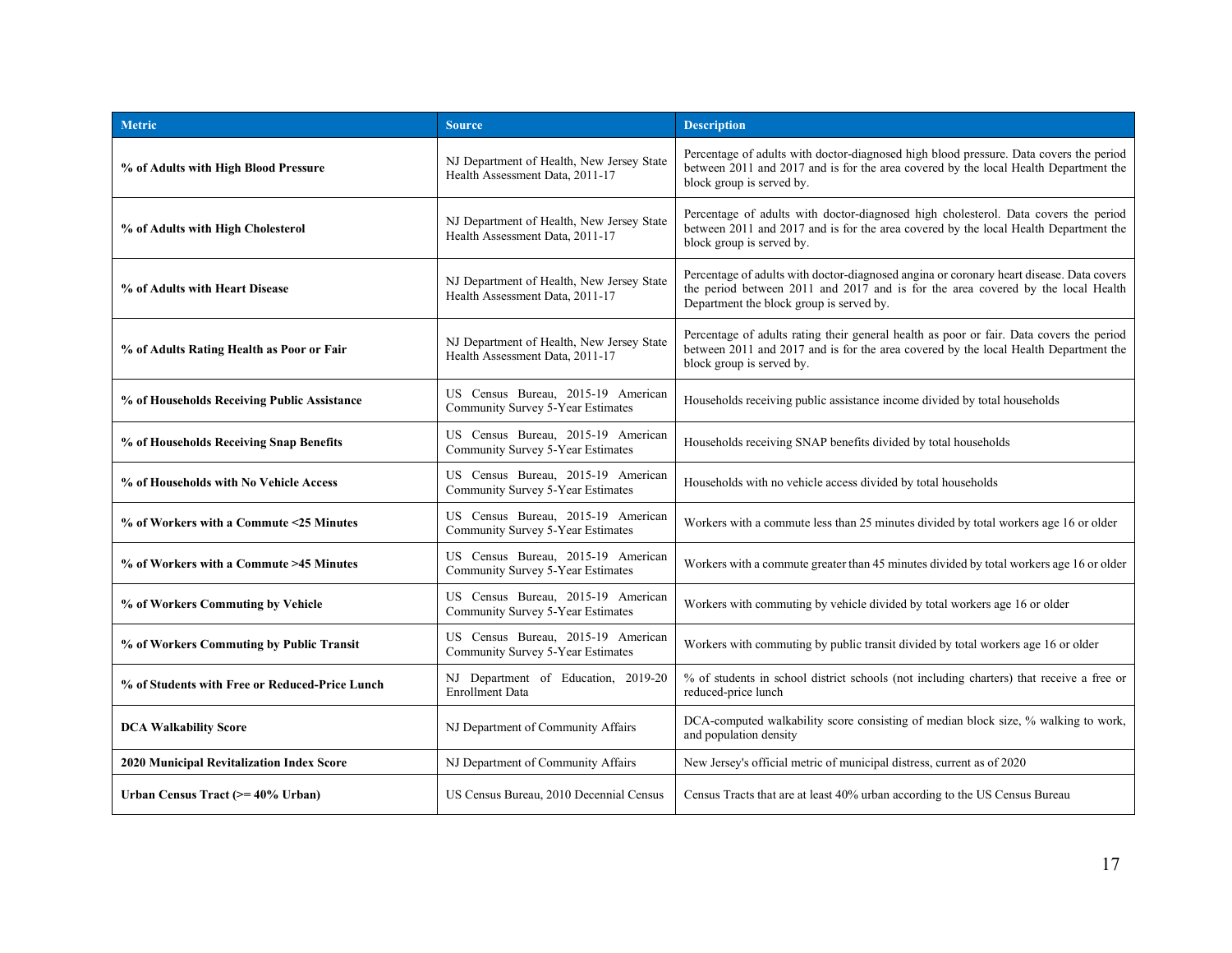| <b>Metric</b>                    | <b>Source</b>                      | <b>Description</b>                                                                                                  |
|----------------------------------|------------------------------------|---------------------------------------------------------------------------------------------------------------------|
| <b>Central City Municipality</b> | NJ Department of Community Affairs | DCA community classification. Principal city of a metropolitan area as identified by the<br><b>US Census Bureau</b> |
| <b>Shore Municipality</b>        | NJ Department of Community Affairs | Municipalities that border the Atlantic Ocean or Sandy Hook Bay                                                     |